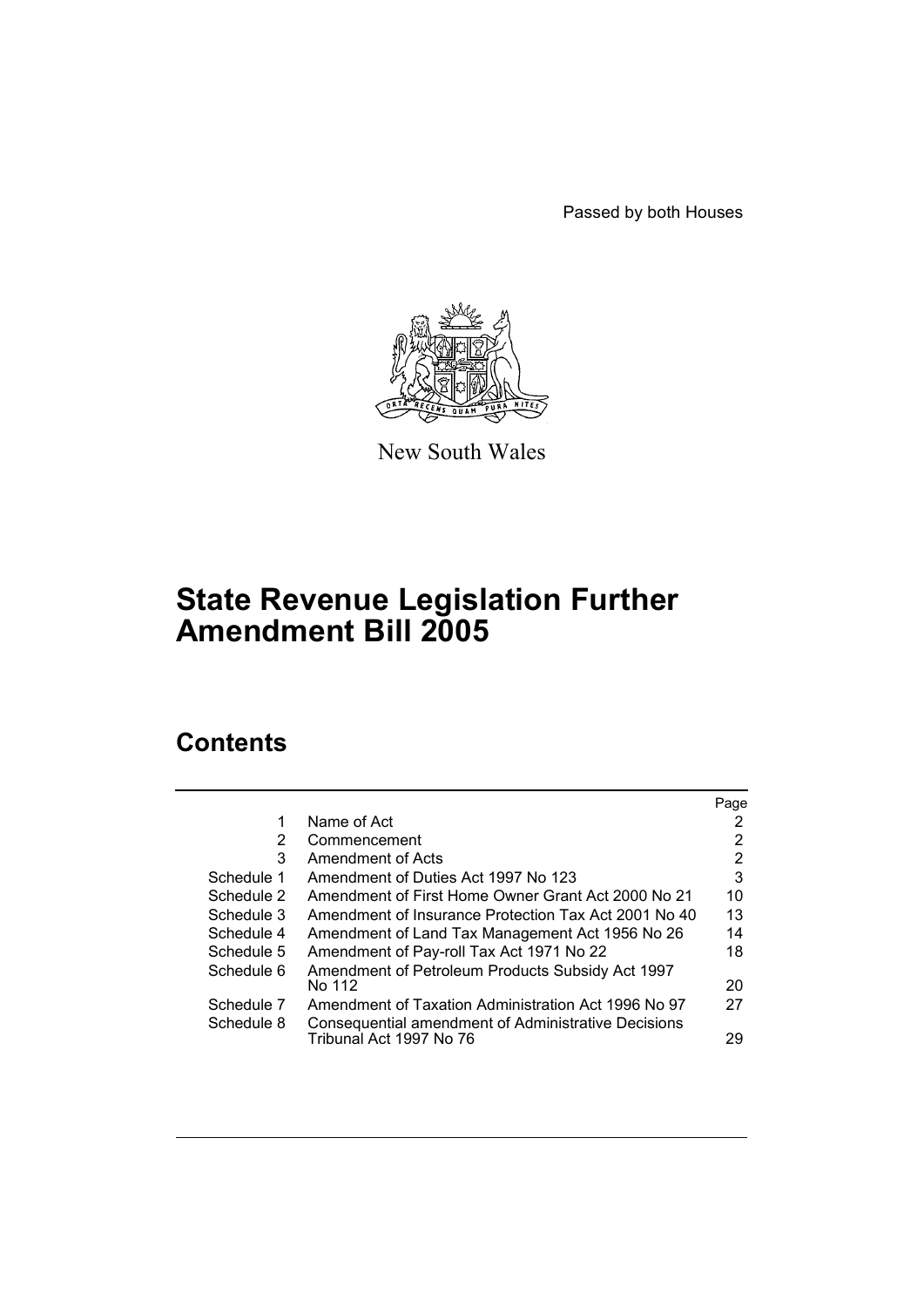*I certify that this PUBLIC BILL, which originated in the LEGISLATIVE ASSEMBLY, has finally passed the LEGISLATIVE COUNCIL and the LEGISLATIVE ASSEMBLY of NEW SOUTH WALES.*

> *Clerk of the Legislative Assembly. Legislative Assembly, Sydney, , 2005*



New South Wales

# **State Revenue Legislation Further Amendment Bill 2005**

Act No , 2005

An Act to make miscellaneous amendments to certain State revenue legislation; and for other purposes.

*I have examined this Bill, and find it to correspond in all respects with the Bill as finally passed by both Houses.*

*Chairman of Committees of the Legislative Assembly.*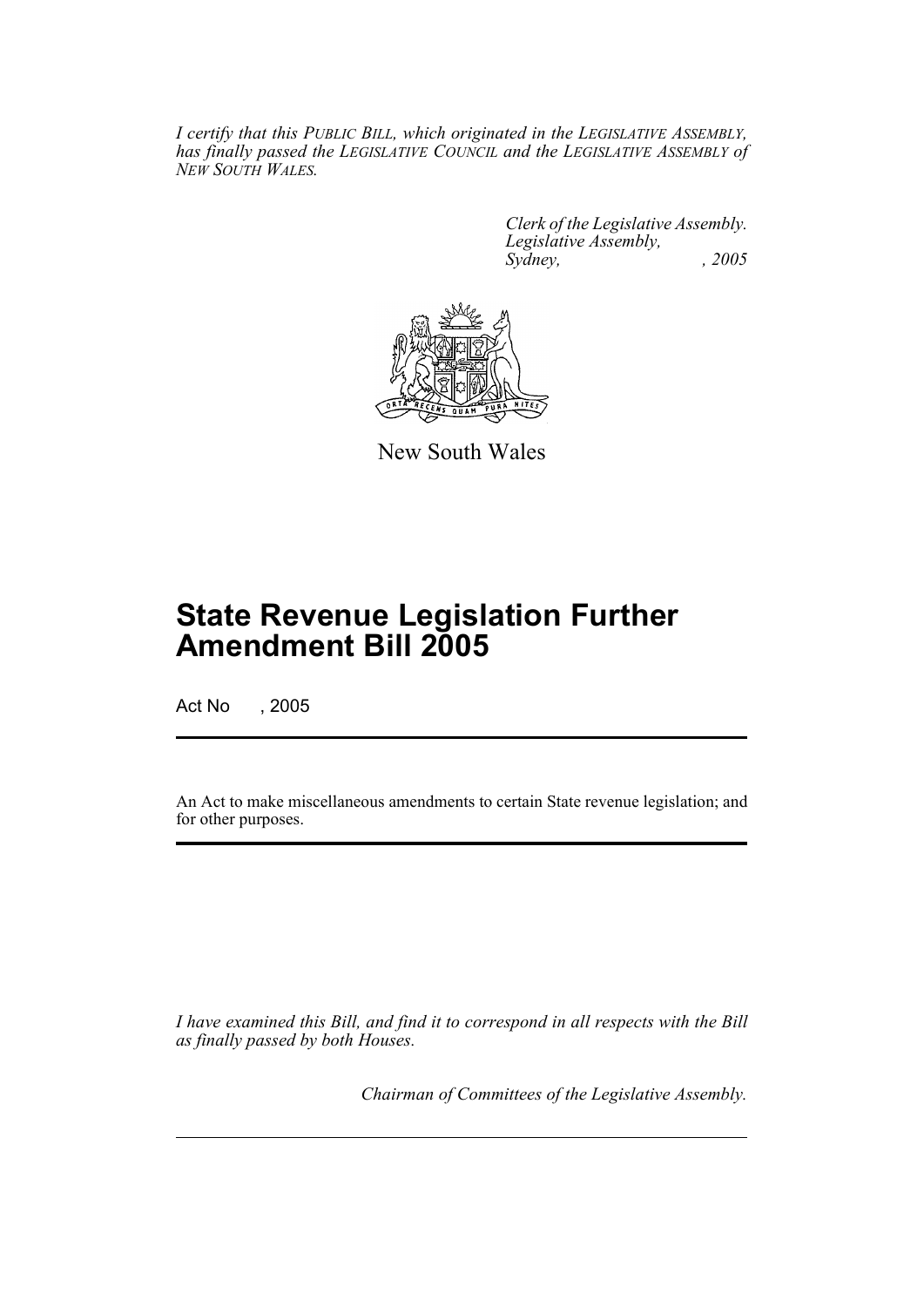#### **The Legislature of New South Wales enacts:**

#### **1 Name of Act**

This Act is the *State Revenue Legislation Further Amendment Act 2005*.

#### **2 Commencement**

- (1) This Act commences on the date of assent, except as provided by subsection (2).
- (2) The following provisions commence, or are taken to have commenced, on the dates specified:

Schedule 1 [10]–[14]—the date on which the Bill for this Act was introduced into the Legislative Assembly

Schedule 1 [15]—1 August 2005

Schedule 1 [16]—31 January 2005 Schedule 5 [1], [2] and [4]—1 July 2006 Schedule 5 [3]—1 July 2005

#### **3 Amendment of Acts**

The Acts specified in Schedules 1–8 are amended as set out in those Schedules.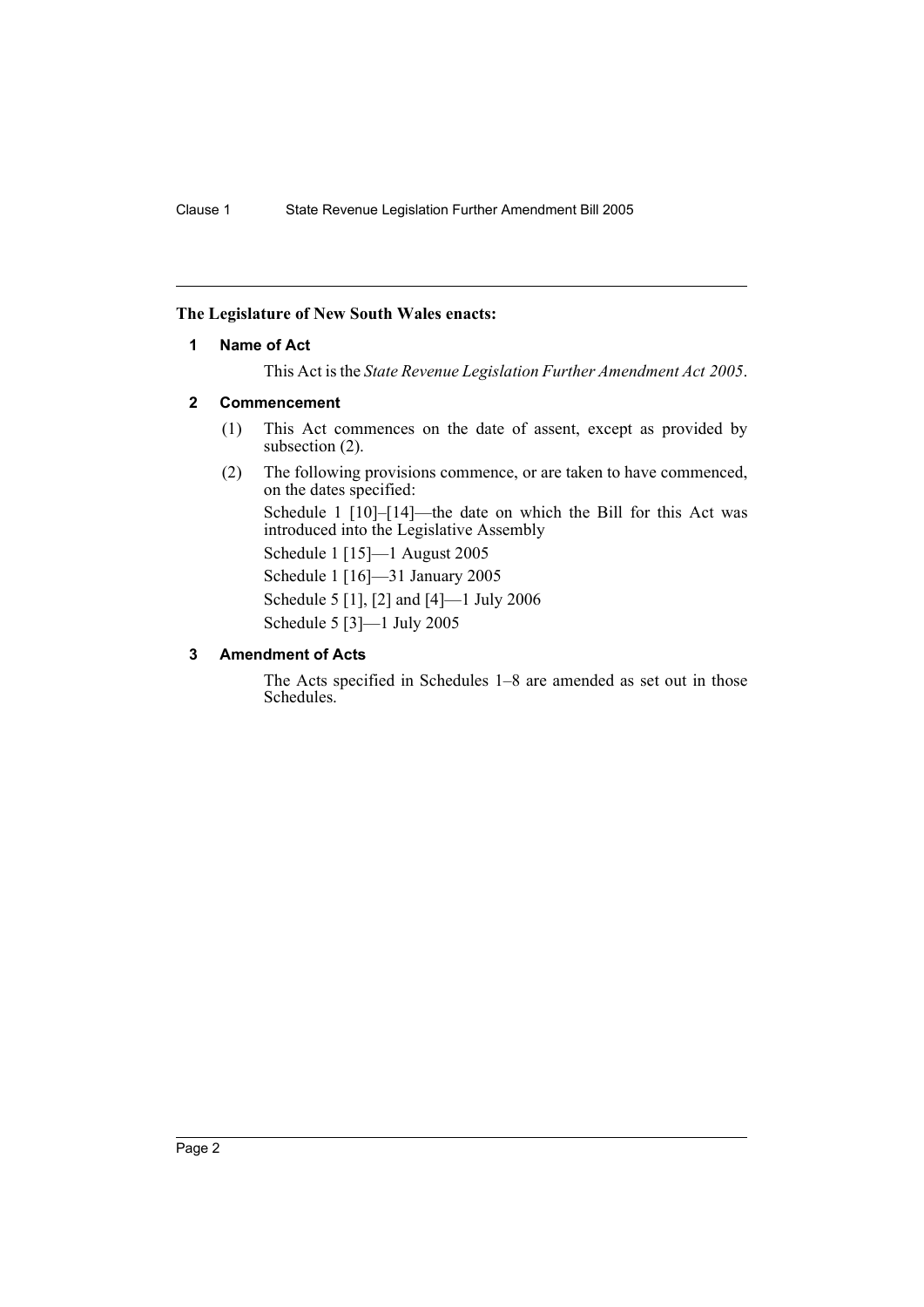Amendment of Duties Act 1997 No 123 Schedule 1

### **Schedule 1 Amendment of Duties Act 1997 No 123**

(Section 3)

#### **[1] Section 61 Transfers of property in connection with persons changing superannuation funds**

Omit section 61 (1). Insert instead:

- (1) This section applies to a relevant transfer that occurs in connection with a person:
	- (a) ceasing to be a member of, or otherwise ceasing to be entitled to benefits in respect of, a superannuation fund that is a complying superannuation fund or was a complying superannuation fund within the period of 12 months before the transfer was made, and
	- (b) becoming a member of, or otherwise becoming entitled to benefits in respect of, another superannuation fund that is also a complying superannuation fund or will, in the opinion of the trustees of both funds concerned, be a complying superannuation fund within 12 months after the transfer is made.
- (1A) For the purposes of this section, each of the following is a *relevant transfer*:
	- (a) a transfer of dutiable property from a trustee of a superannuation fund, or a custodian of the trustee, to the trustee of another superannuation fund, or to a custodian of the trustee of another superannuation fund,
	- (b) a transfer of dutiable property from a trustee of a superannuation fund to a custodian of the trustee, or from a custodian of the trustee of a superannuation fund to the trustee,
	- (c) a transfer of marketable securities from a trustee of a pooled superannuation trust, made in exchange for a redemption of units in the trust, to the trustee of a superannuation fund, or a custodian of the trustee of a superannuation fund.

#### **[2] Section 61 (3) (b)**

Omit "complying".

#### **[3] Section 61 (3) (e)**

Insert "the person will become a member of, or otherwise become entitled to benefits in respect of," after "fund" where firstly occurring.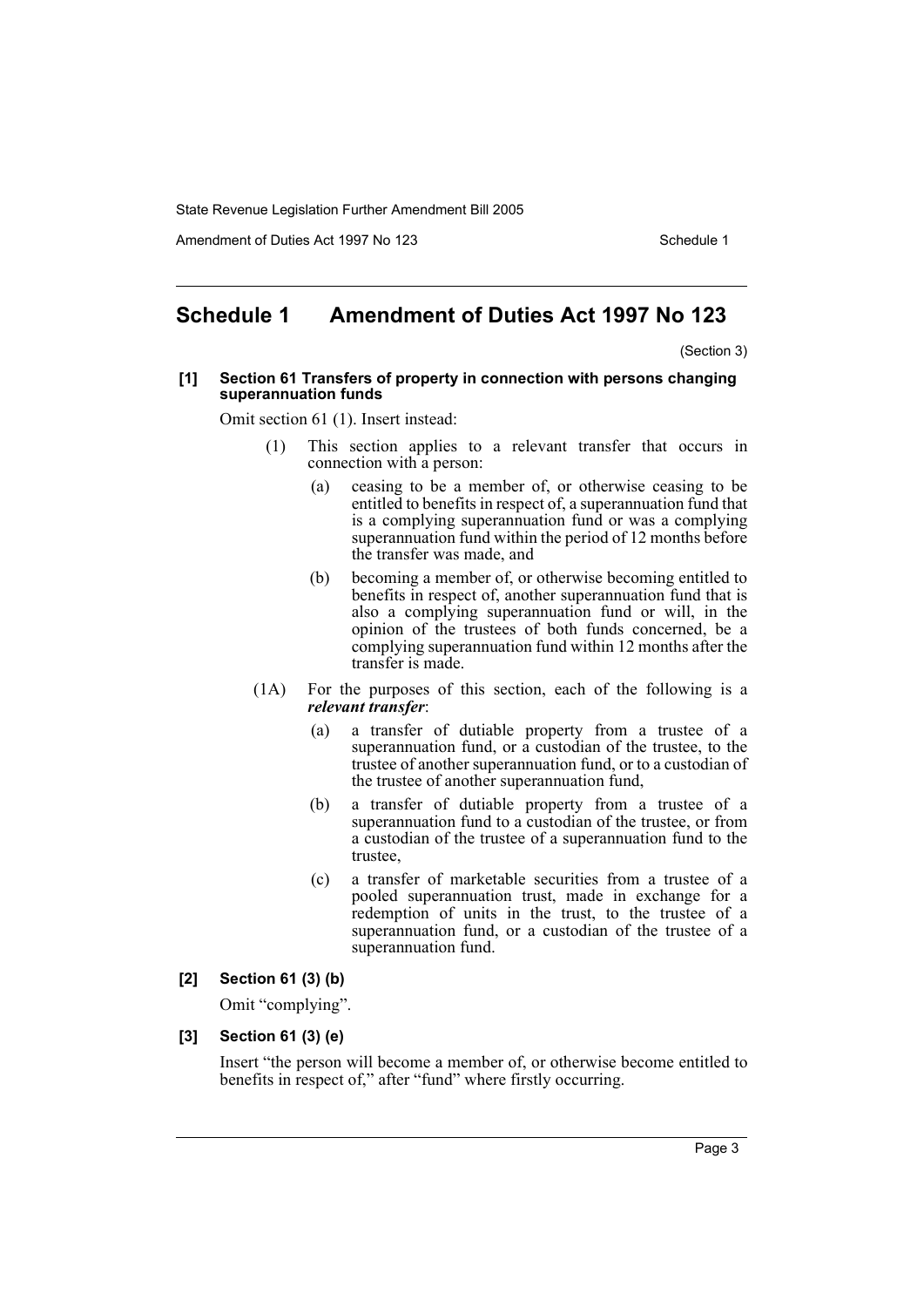Schedule 1 Amendment of Duties Act 1997 No 123

#### **[4] Section 65 Exemptions from duty**

Insert after section 65 (14):

#### (15) **Home equity release schemes**

No duty is chargeable under this Chapter on the transfer of, or an agreement to transfer, land, a land use entitlement, or an interest in land or a land use entitlement if:

- (a) the land concerned is used as the principal place of residence of the transferor, and
- (b) the transferor, or, if there is more than one transferor, at least one of them, is aged 65 years or older, and
- (c) the transfer or agreement is entered into in connection with an approved home equity release scheme.

In this subsection:

*approved home equity release scheme* means a home equity release scheme approved, or of a class approved, by the Chief Commissioner, in accordance with any guidelines approved by the Treasurer that are published in the Gazette.

*home equity release scheme* means a scheme that enables an owner of residential property to obtain money from a person (*the lender*) in exchange for an agreement that a proportion of the value of the residential property will be paid to the lender on the occurrence of a specified event (such as the sale of the residential property or the death of the owner).

#### **[5] Section 73 Ineligible persons**

Omit "16 years" wherever occurring in section 73 (3) and (4). Insert instead "18 years".

#### **[6] Section 111 Exemptions**

Insert after section 111 (1) (a):

(aa) the call option is assigned to a body established solely for the purpose of raising funds in relation to an investment scheme promoted by the person who assigns the call option, or

#### **[7] Section 163DA**

Insert after section 163D:

#### **163DA Meaning of "associated person"**

(1) Without limiting the meaning of *associated person* in the Dictionary, a public company and a subsidiary (within the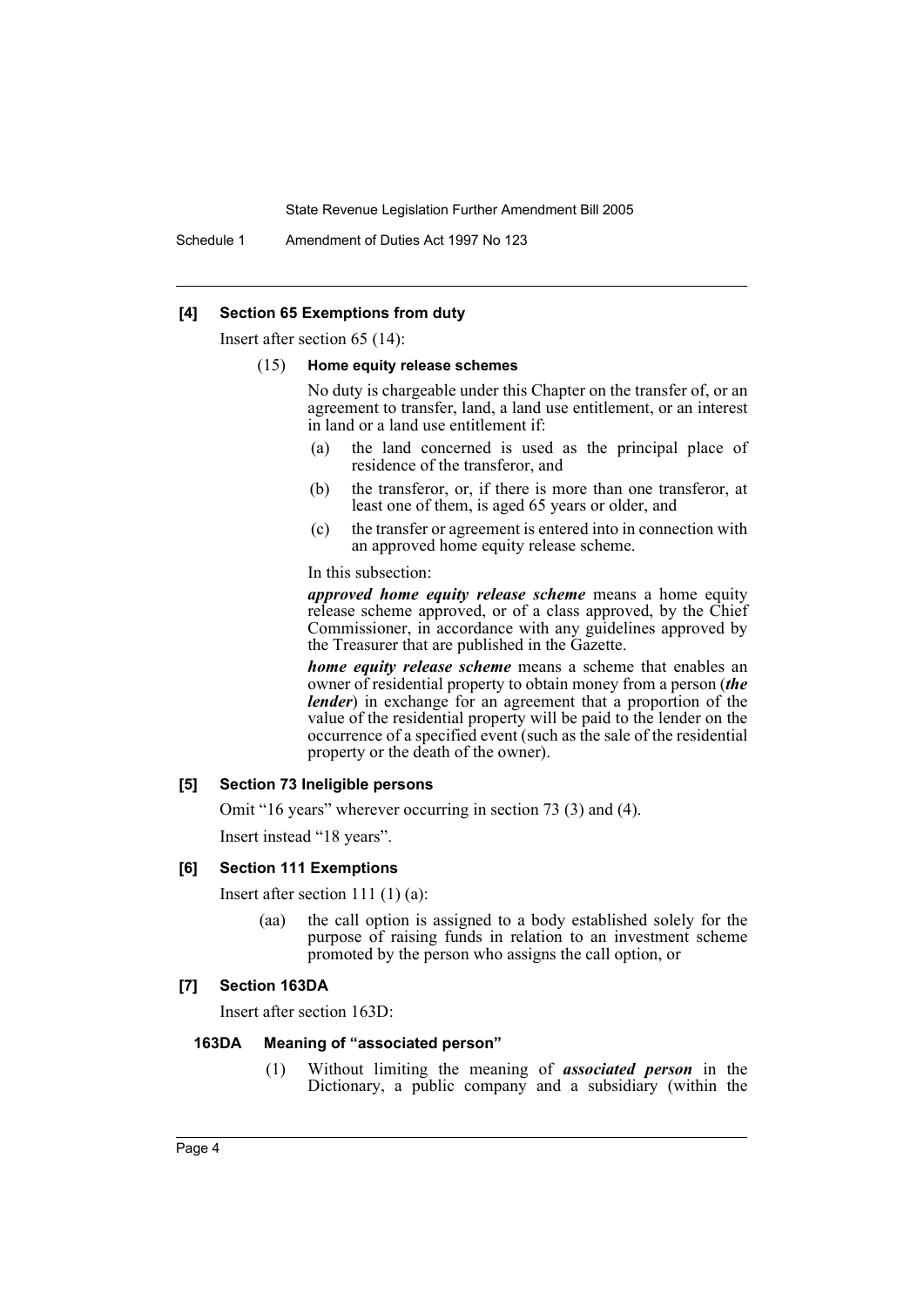Amendment of Duties Act 1997 No 123 Schedule 1

meaning of the *Corporations Act 2001* of the Commonwealth) of a public company are taken to be associated persons for the purposes of this Chapter.

(2) However, the responsible entity for a managed investment scheme and the responsible entity for another managed investment scheme are considered to be associated persons for the purposes of this Chapter only if a person who is a member of one scheme and is beneficially entitled to more than 20% of the property to which the scheme relates is also a member of the other scheme and is beneficially entitled to more than 20% of the property to which that other scheme relates.

#### **[8] Section 163ZU Registration of wholesale unit trust schemes**

Omit section 163ZU (2) (a). Insert instead:

(a) not less than 80% of the units in the unit trust scheme are held by qualifying investors, and

#### **[9] Section 163ZU (2A)**

Insert after section 163ZU (2):

- (2A) For the purposes of this section, a *qualifying investor* in a unit trust scheme means a person who holds units in the unit trust scheme in any of the following capacities:
	- (a) as trustee of a complying superannuation fund that has not less than 300 members,
	- (b) as trustee of a complying approved deposit fund that has not less than 300 members,
	- (c) as the trustee of a pooled superannuation trust,
	- (d) as the trustee of a public unit trust,
	- (e) as a life company if its holding of the units in the unit trust scheme is an investment of a statutory fund maintained by it under the *Life Insurance Act 1995* of the Commonwealth (and, for the purposes of this paragraph, the holding of units by a life company by way of an investment of a statutory fund of the life company is taken to be a holding of units by the life company in a separate capacity from a holding of units by the life company by way of investment of another statutory fund of the life company),
	- (f) as a custodian for a trustee, or a trustee for a life company, referred to in any of the preceding paragraphs in its capacity as such a custodian or trustee,
	- (g) as the trustee of another wholesale unit trust scheme,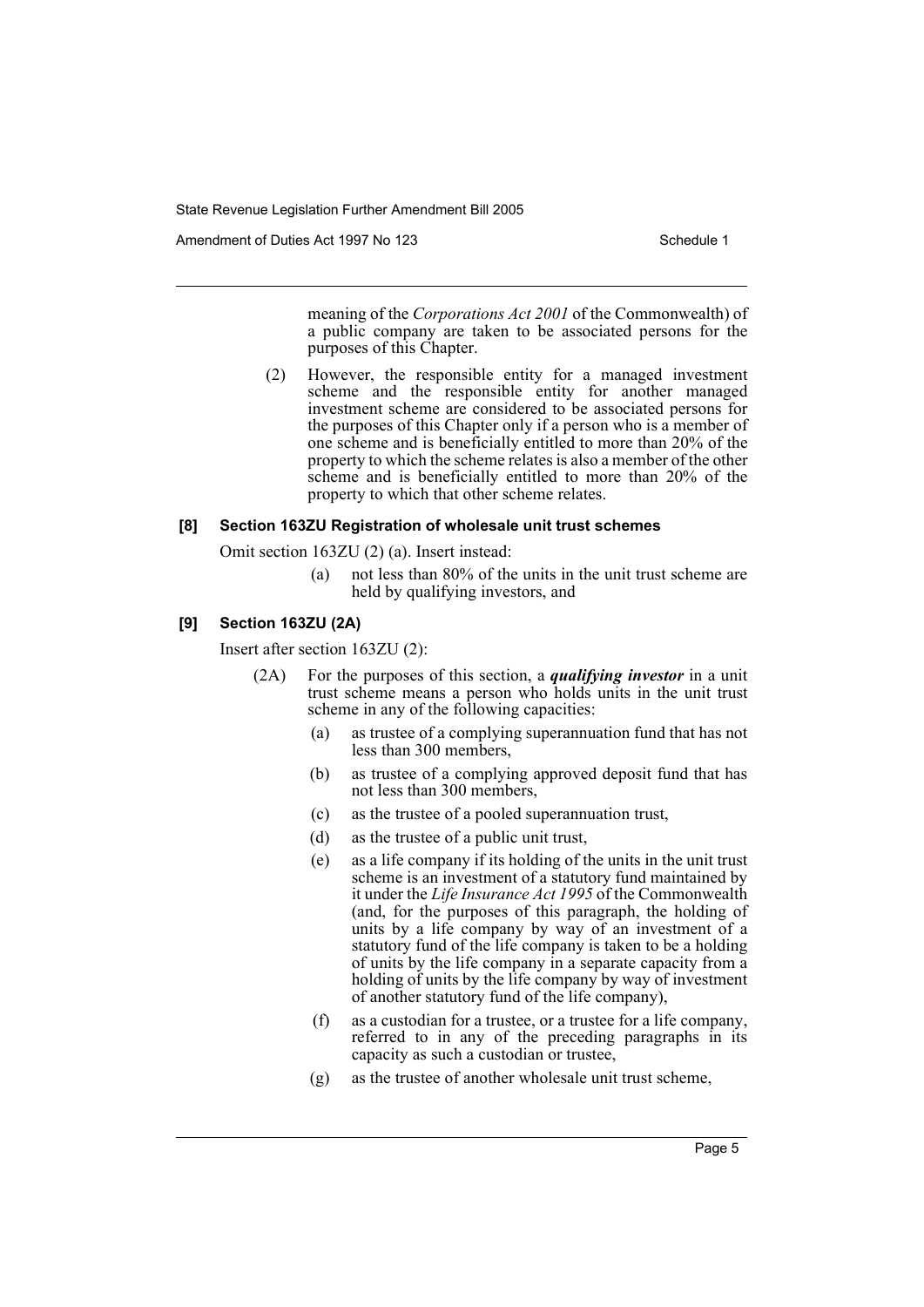Schedule 1 Amendment of Duties Act 1997 No 123

- (h) as the custodian or trustee for an IDPS, or investor directed portfolio service, within the meaning of the relevant ASIC policy statement, if the IDPS has not less than 300 clients or investors, none of whom (individually or together with any associated person) is beneficially entitled to more than 20% of the property to which the IDPS relates,
- (i) as the responsible entity for a managed investment scheme registered under the *Corporations Act 2001* of the Commonwealth (not being a person to which paragraph (d) or (h) applies), if the managed investment scheme has not less than 300 members, none of whom (individually or together with any associated person) is beneficially entitled to more than 20% of the property to which the scheme relates,
- (j) as the Crown in right of the Commonwealth, a State or a Territory (including any statutory body representing the Crown in right of the Commonwealth, a State or a Territory),
- (k) in a capacity approved by the Chief Commissioner, being a capacity that the Chief Commissioner is satisfied corresponds to a capacity referred to in paragraphs (a)–(f) under the law of an external Territory or a foreign country,
- (l) as a corporation or unit trust scheme that is wholly owned by a person or persons who hold shares in the corporation or units in the unit trust scheme in a capacity approved by the Chief Commissioner, being a capacity that the Chief Commissioner is satisfied corresponds to a capacity referred to in paragraphs  $(a)$ – $(f)$  under the law of an external Territory or a foreign country.

#### **[10] Section 218 Stamping before advance**

Omit section 218 (2). Insert instead:

- (2) If a mortgage referred to in section 216 or 217 is stamped before an advance has been made:
	- (a) the liability date for the mortgage is, for the purpose of determining a referable point for the mortgage, taken to be the date of stamping, and
	- (b) the mortgage may be stamped only for an amount of an advance secured by the mortgage that does not exceed the value of the property affected by the mortgage at the date of the referable point.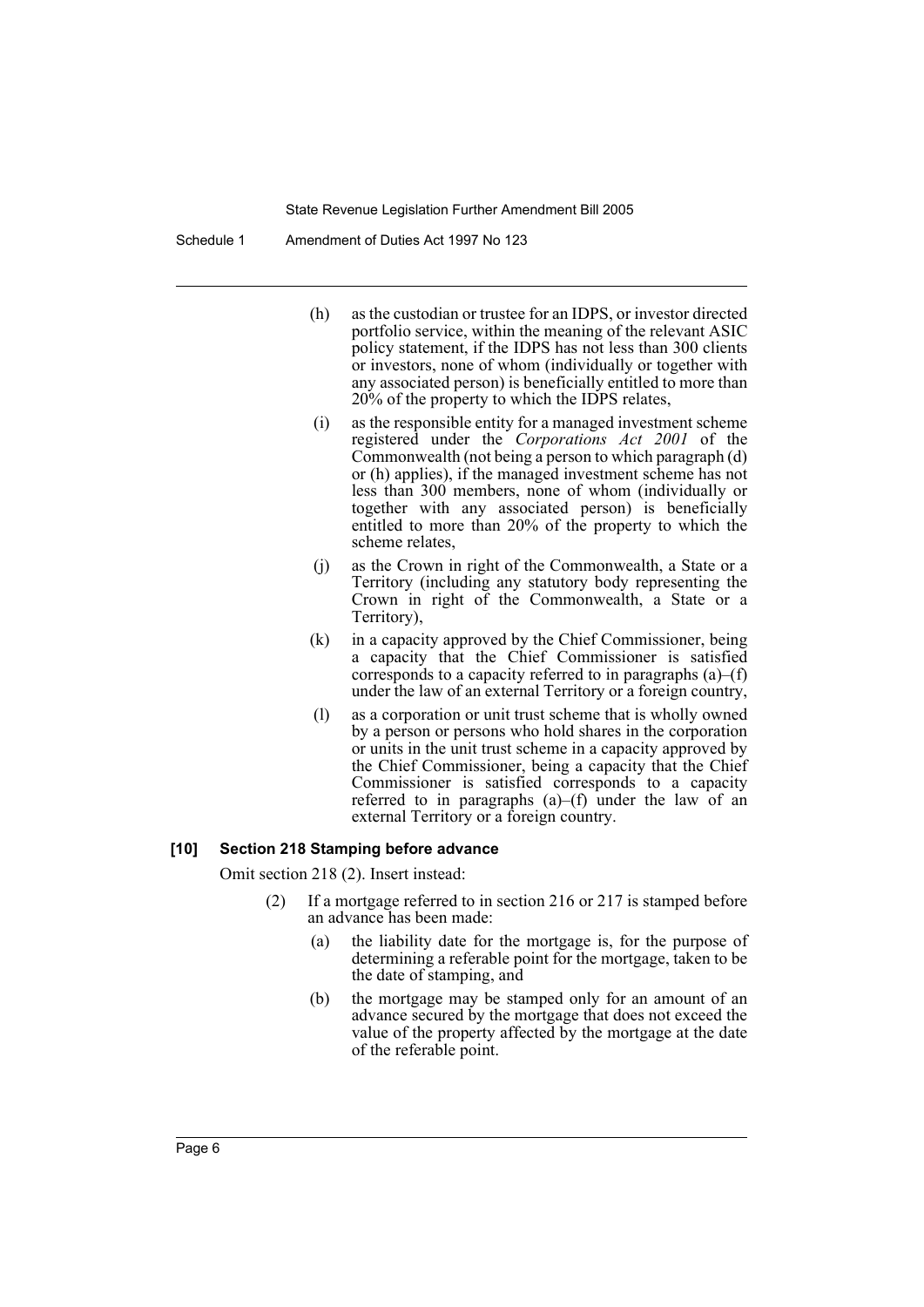Amendment of Duties Act 1997 No 123 Schedule 1

#### **[11] Section 226 Payment of duty on mortgages associated with debenture issues**

Insert "made before the debenture concession closure date" after "advances" wherever occurring in section 226 (2).

#### **[12] Section 226 (3B)**

Omit the subsection. Insert instead:

- (3B) Section 208 (2) applies in respect of a mortgage referred to in subsection  $(2)$ , if an advance or further advance is made on or after the debenture concession closure date, as if the reference to the amount secured by the mortgage at the time a liability to duty last arose were a reference to the total of:
	- (a) the disclosed debenture amount, and
	- (b) any advances or further advances made on or after the cut-off date in respect of which duty has been paid under this Chapter.

#### **[13] Section 226 (4A)**

Insert after section 226 (4):

(4A) To avoid any doubt, subsection (3B) extends to a mortgage executed before 1 January 1999.

#### **[14] Section 226 (5)**

Insert in alphabetical order:

*debenture concession closure date* means the date on which the Bill for the *State Revenue Legislation Further Amendment Act 2005* was introduced into the Legislative Assembly.

#### **[15] Section 227A Transfer of mortgages**

Omit section 227A (4). Insert instead:

- (4) This section does not apply to the following:
	- (a) a mortgage referred to in section 220 (3B),
	- (b) a transfer of a mortgage by a corporation to another corporation if the Chief Commissioner is satisfied that, had the transfer been a dutiable transaction, it would not be chargeable with duty under section 281 (relating to transfers between members of the same group of corporations),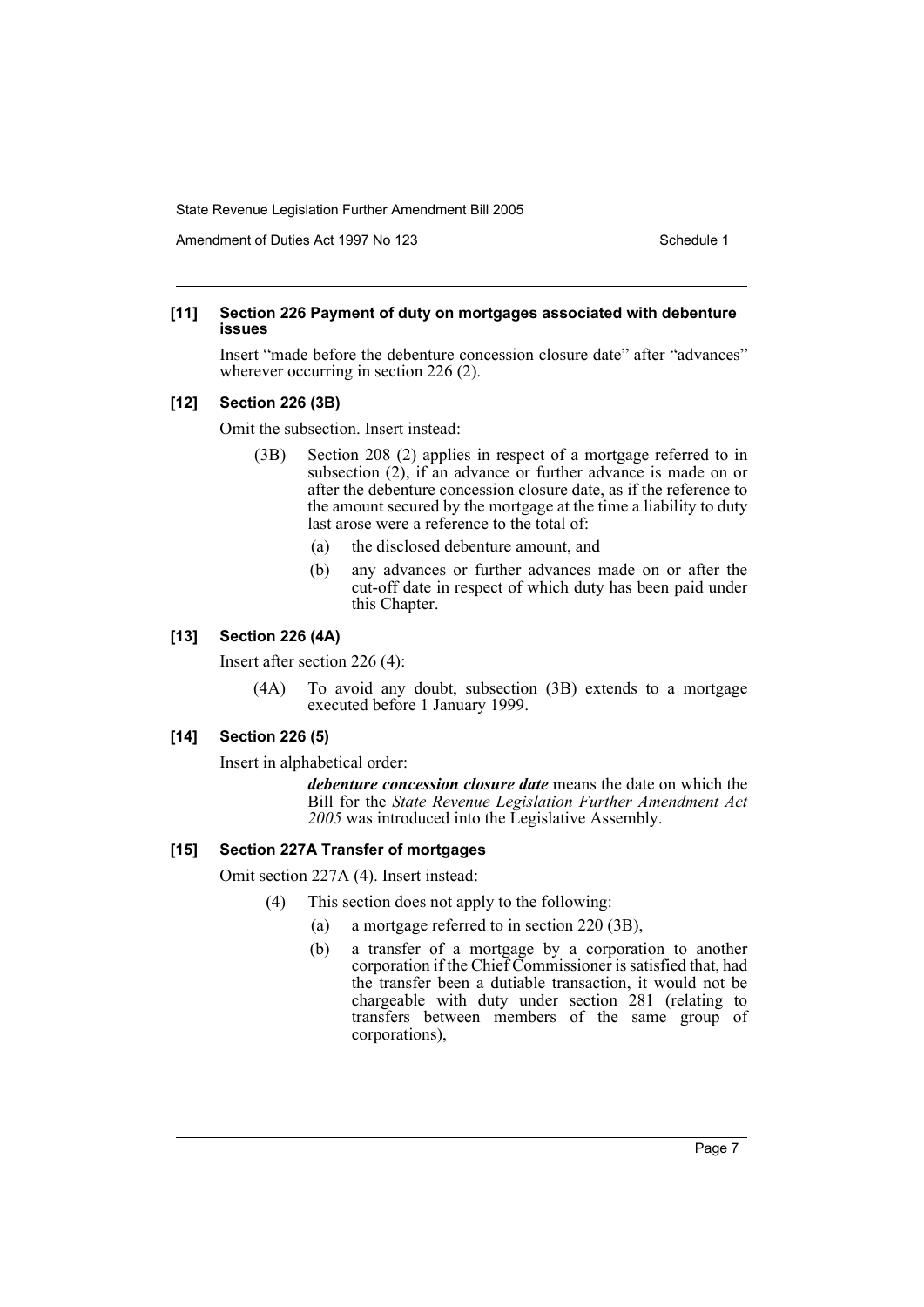Schedule 1 Amendment of Duties Act 1997 No 123

- (c) a transfer of a mortgage in connection with, or in preparation for creating, issuing, marketing or securing, a mortgage-backed security,
- (d) a transfer of a mortgage from a person who holds the mortgage as trustee for another person to a new trustee appointed in substitution for the former trustee.

#### **[16] Section 233 Types of general insurance**

Omit "1 February 2005" from section 233 (3) (c). Insert instead "31 January 2010".

#### **[17] Schedule 1 Savings, transitional and other provisions**

Insert at the end of clause 1 (1):

*State Revenue Legislation Further Amendment Act 2005*

#### **[18] Schedule 1, Part 23**

Insert after Part 22:

### **Part 23 Provisions consequent on enactment of State Revenue Legislation Further Amendment Act 2005**

#### **54 Definition**

In this Part:

*amending Act* means the *State Revenue Legislation Further Amendment Act 2005*.

#### **55 Changes to eligibility for First Home Plus**

The amendment to section 73 made by the amending Act applies to applications under the First Home Plus scheme that are made on or after the commencement of the amendment.

#### **56 Stamping before advance: section 218**

- (1) The amendment to section 218 made by the amending Act applies to any mortgage stamped on or after the introduction date, regardless of when the mortgage was first executed.
- (2) If a mortgage is stamped on or after the introduction date, and before the date of assent to the amending Act, for an amount exceeding the amount for which it may be stamped under section 218, as amended by the amending Act, it is taken to be duly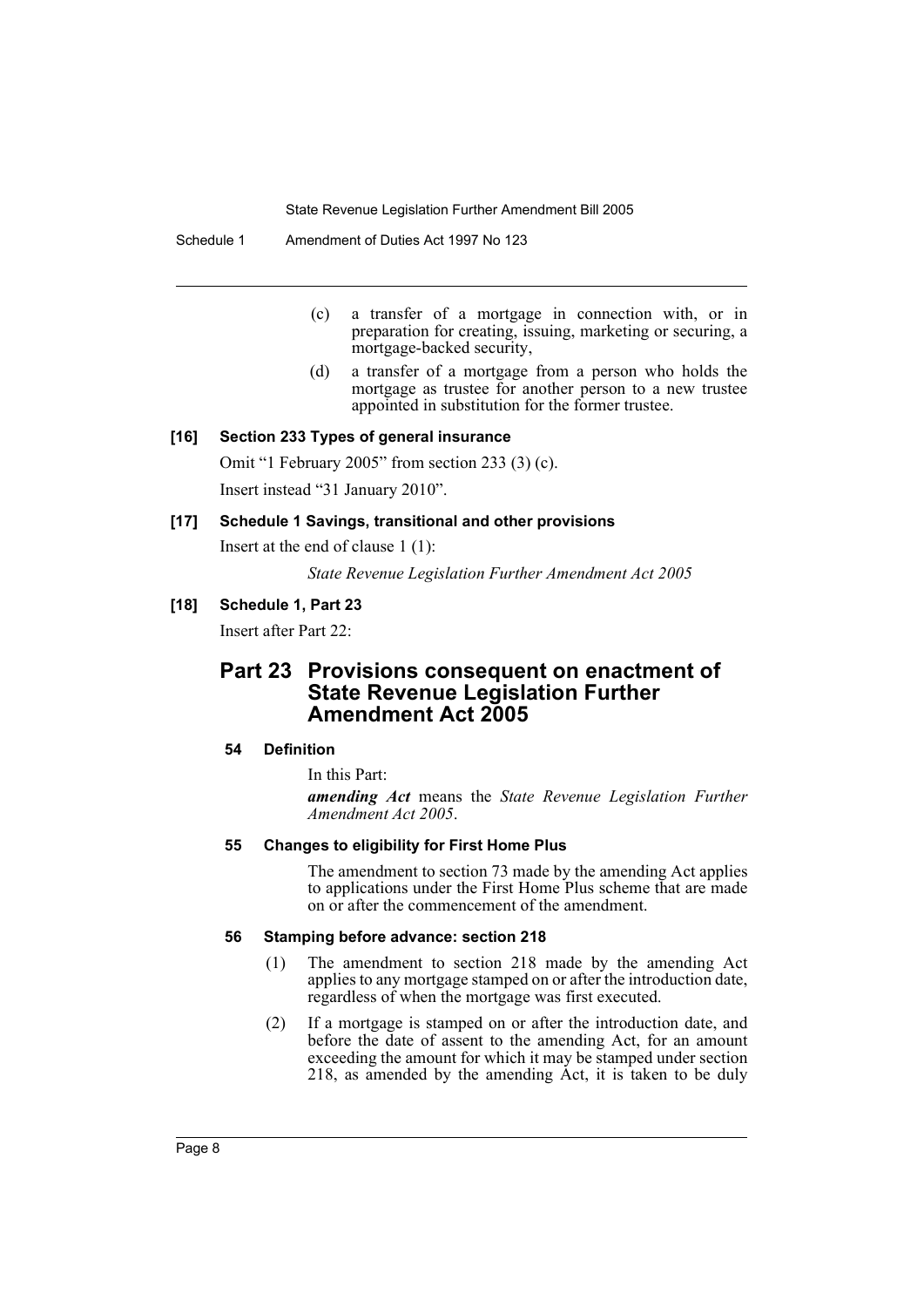Amendment of Duties Act 1997 No 123 Schedule 1

stamped, but only for an amount of an advance secured by the mortgage that does not exceed the value of the property affected by the mortgage at the date of the referable point.

- (3) If a mortgage stamped before the date of assent to the amending Act becomes chargeable with duty, or additional duty, under Chapter 7 as a consequence of the amendment made to section 218 by the amending Act or this clause, the liability to pay the duty is taken, for the purposes of section 209, to arise on the date of assent to that Act.
- (4) In this clause: *introduction date* means the date the Bill for the amending Act was introduced into the Legislative Assembly.

#### **57 Closure of debenture concession**

- (1) Section 226 (3B), as in force immediately before its substitution by the amending Act, continues to apply in respect of an advance or further advance referred to in that subsection that was made before the debenture concession closure date.
- (2) Any liability to pay duty, or additional duty, under Chapter 7 that arises under section 226 (as amended by the amending Act) because of the making of an advance or further advance on or after the debenture concession closure date but before the date of assent to the amending Act, being a liability that would not arise but for the amendments made to that section by that Act, is taken, for the purposes of section 209, to arise on the date of assent to that Act.
- (3) In this clause:

*debenture concession closure date* means the date the Bill for the amending Act was introduced into the Legislative Assembly.

#### **[19] Dictionary**

Omit "and, for the purposes of Chapter 4A (Acquisition and disposal of interests in land rich landholders), a public company and a subsidiary (within the meaning of the *Corporations Act 2001* of the Commonwealth) of a public company are taken to be associated persons" from the definition of *associated person*.

#### **[20] Dictionary, definition of "qualifying investor"**

Omit the definition. Insert instead:

*qualifying investor* in a unit trust scheme has the meaning given by section 163ZU (2A).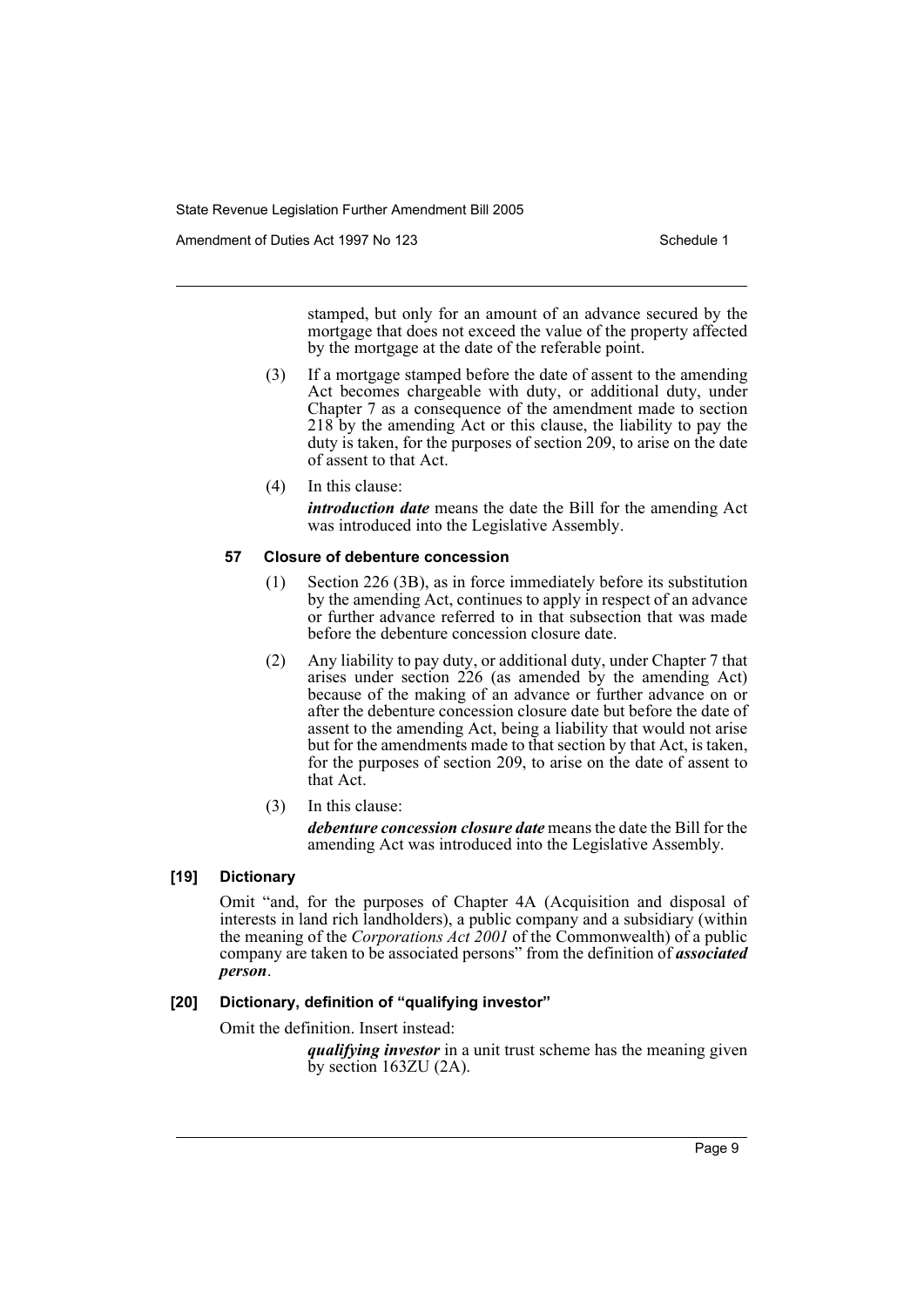Schedule 2 Amendment of First Home Owner Grant Act 2000 No 21

### **Schedule 2 Amendment of First Home Owner Grant Act 2000 No 21**

(Section 3)

#### **[1] Section 3 Definitions**

Omit the definition of *residence requirement*. Insert instead: *residence requirement*—see section 12.

#### **[2] Section 8A Criterion 1A—Applicant to be at least 18 years of age**

Omit "16 years" wherever occurring. Insert instead "18 years".

#### **[3] Section 10 Criterion 3—Applicant (or applicant's spouse) must not have received an earlier grant**

Omit section 10 (2). Insert instead:

(2) An applicant is not ineligible if the grant was paid but later paid back, together with any penalty payable under section 45.

#### **[4] Section 11 Criterion 4—Applicant (or applicant's spouse) must not have had relevant interest in residential property**

Omit section 11 (3). Insert instead:

- (3) An applicant is also ineligible if the applicant or the applicant's spouse has, at any time before the commencement date of the eligible transaction to which the application relates:
	- (a) held a relevant interest in residential property in New South Wales or an interest in residential property in another State or a Territory that is a relevant interest under the corresponding law of that State or Territory, and
	- (b) occupied the property as a place of residence for a continuous period of at least 6 months.

#### **[5] Section 12**

Omit the section. Insert instead:

#### **12 Criterion 5—Residence requirement**

- (1) An applicant for a first home owner grant must:
	- (a) commence occupation of the home to which the application relates as the applicant's principal place of residence within 12 months after completion of the eligible transaction or the period approved by the Chief Commissioner under this section, and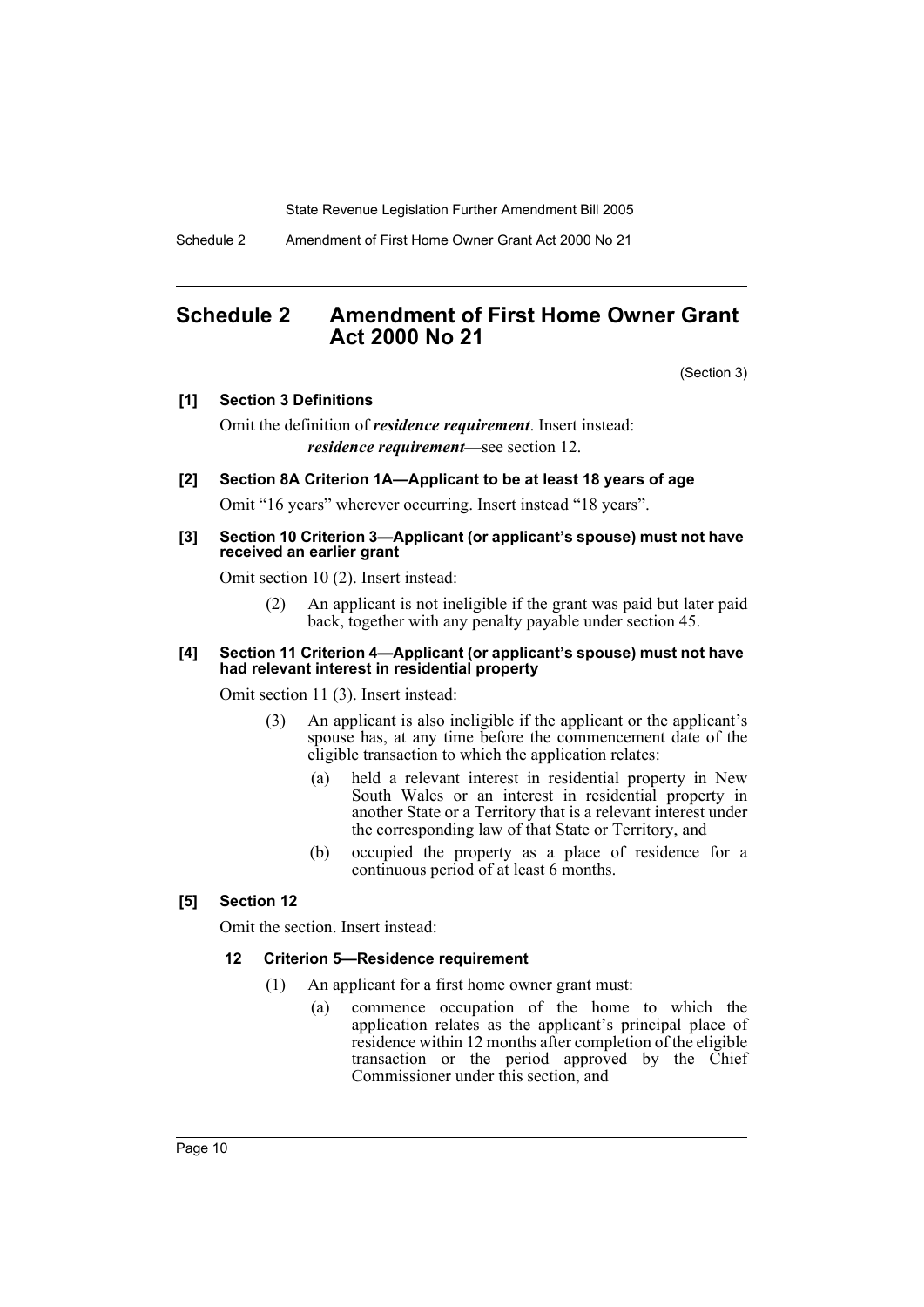Amendment of First Home Owner Grant Act 2000 No 21 Schedule 2

- (b) occupy the home as a principal place of residence for a continuous period of at least 6 months or the period approved by the Chief Commissioner under this section.
- (2) This requirement is referred to in this Act as the *residence requirement*.
- (3) The Chief Commissioner may, if satisfied there are good reasons to do so, do either or both of the following:
	- (a) approve the commencement of occupation by the applicant of the home to which the application relates as a principal place of residence more than 12 months after completion of the eligible transaction,
	- (b) approve the occupation of the home as a principal place of residence for a period of less than 6 months.
- (4) The Chief Commissioner may, if satisfied there are good reasons to do so, exempt an applicant from the residence requirement.
- (5) An approval or exemption under this section may be given by the Chief Commissioner at any time, even if the period of 12 months after completion of the eligible transaction has already expired or the applicant's occupation of the home as a principal place of residence has already ceased.
- (6) If an application is made by joint applicants and at least one (but not all) of the applicants complies with the residence requirement, the non-complying applicant or applicants are exempted from compliance with the residence requirement.

#### **[6] Section 25 Objections**

Omit section 25 (1). Insert instead:

- (1) An applicant (or former applicant) for a first home owner grant who is dissatisfied with any of the following decisions of the Chief Commissioner may lodge a written objection to the decision with the Chief Commissioner:
	- (a) a decision on the person's application for a first home owner grant (including a decision to vary or reverse an earlier decision made independently of an objection under this Act),
	- (b) a decision to require the person to repay an amount under section 45,
	- (c) a decision to require the person to pay a penalty under section 45.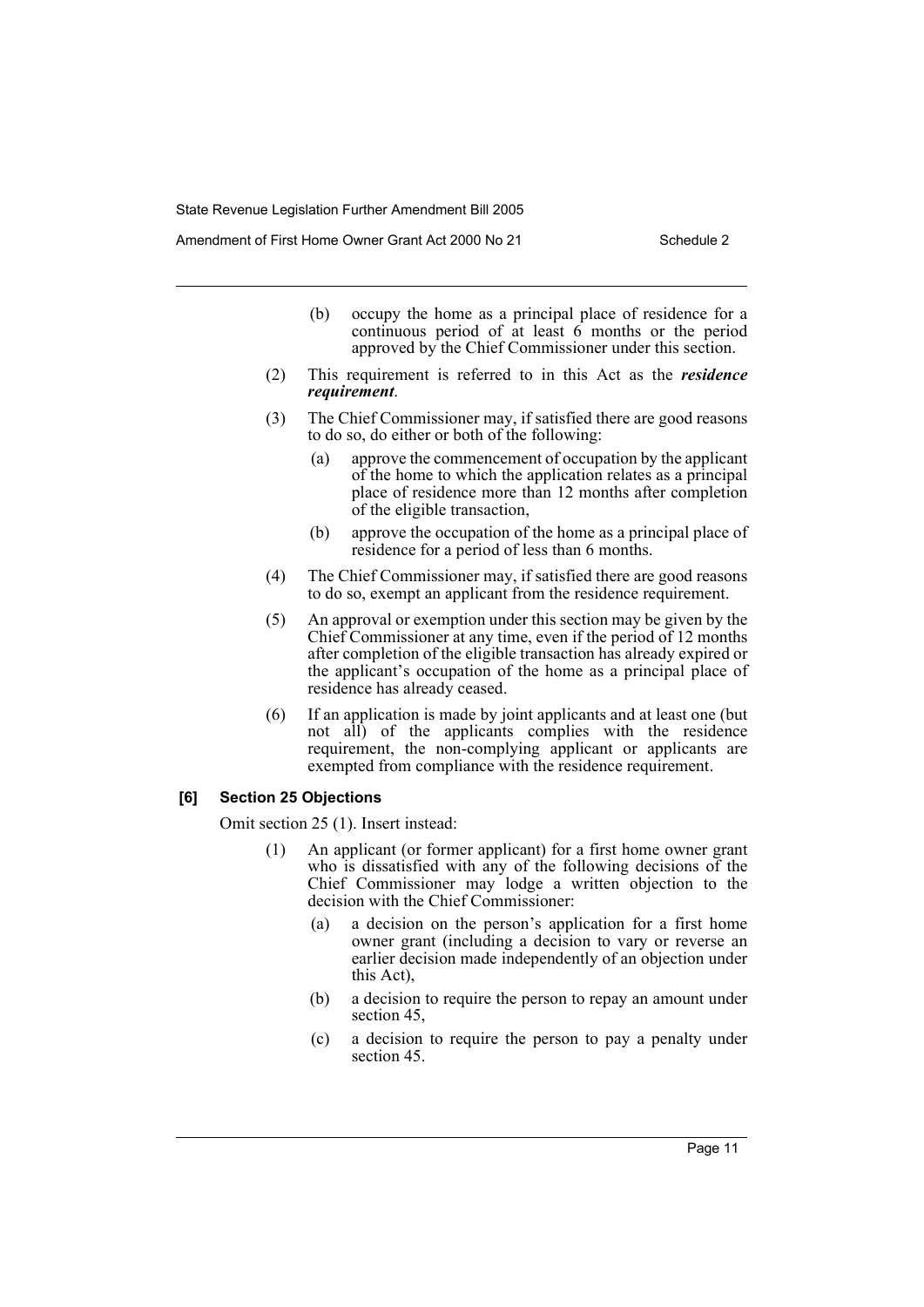Schedule 2 Amendment of First Home Owner Grant Act 2000 No 21

(1A) A person who is dissatisfied with a decision of the Chief Commissioner to require the person, instead of a grant recipient, to pay a recoverable amount under section 46A may lodge a written objection to the decision with the Chief Commissioner.

#### **[7] Schedule 1 Savings, transitional and other provisions**

Insert at the end of clause 1 (1):

*State Revenue Legislation Further Amendment Act 2005*

#### **[8] Schedule 1, Part 5**

Insert after Part 4:

### **Part 5 Provisions consequent on enactment of State Revenue Legislation Further Amendment Act 2005**

#### **9 Application of amendments**

- (1) The amendments to this Act made by the *State Revenue Legislation Further Amendment Act 2005* in relation to the eligibility criteria for a first home owner grant apply in respect of applications for a first home owner grant that are made on or after the commencement of the amendments.
- (2) The amendment to section 25 made by the *State Revenue Legislation Further Amendment Act 2005* applies in respect of decisions made by the Chief Commissioner referred to in that section of which he or she gives notice on or after the commencement of the amendment.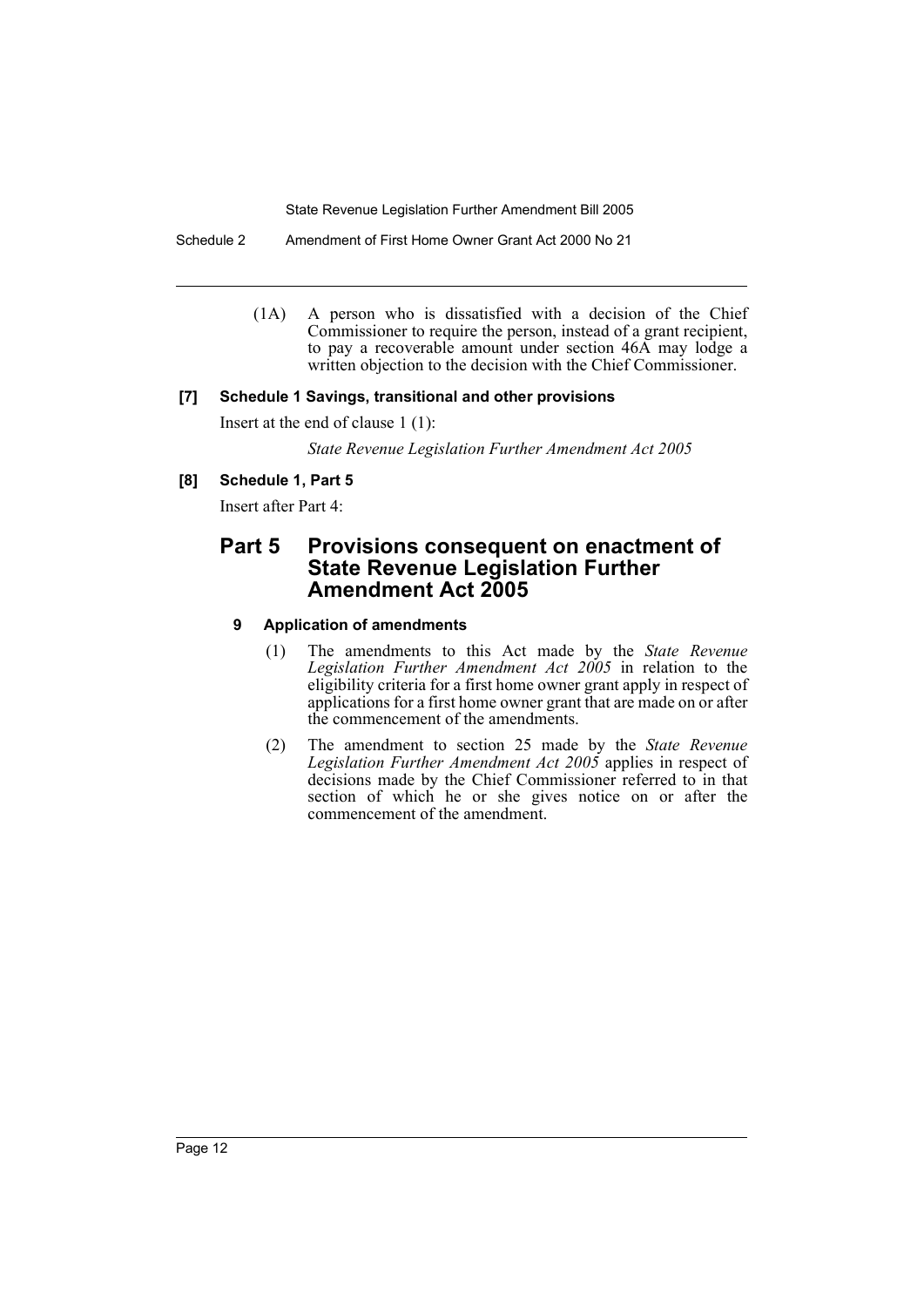Amendment of Insurance Protection Tax Act 2001 No 40 Schedule 3

### **Schedule 3 Amendment of Insurance Protection Tax Act 2001 No 40**

(Section 3)

#### **[1] Section 3 Definitions**

Insert after paragraph (k) of the definition of *exempt insurance*:

(l) insurance under which the class of persons who take out the insurance are liable, or may become liable, under a contract of insurance or by or under an Act, to meet the cost of claims made under policies of insurance issued to members of that class in the event that the insurer is unable to meet the cost of those claims (due to the insolvency of the insurer, a shortfall in the funds available to the insurer to meet the cost of the claims or for any other reason), and which is insurance, or insurance of a class, for the time being approved by the Treasurer for the purposes of this paragraph.

#### **[2] Section 28**

Insert after section 27:

#### **28 Transitional—State Revenue Legislation Further Amendment Act 2005**

- (1) The amendment made to this Act by the *State Revenue Legislation Further Amendment Act 2005* applies in respect of an assessment, or reassessment, of liability for tax imposed by this Act that is made for the year commencing 1 July 2006 or any subsequent year.
- (2) For that purpose, a reference in this Act to premiums received for or in relation to general insurance in the year preceding the year commencing 1 July 2006, in connection with an assessment or reassessment of liability for the tax imposed by this Act for the year commencing 1 July 2006, does not include premiums received for or in relation to insurance that is exempt insurance as a consequence of the amendments made to this Act by the *State Revenue Legislation Further Amendment Act 2005*.
- (3) This Act, as in force immediately before the amendment made to this Act by the *State Revenue Legislation Further Amendment Act 2005*, continues to apply in respect of an assessment, or reassessment, of liability for tax imposed by this Act that is made in respect of a year before the year commencing 1 July 2006.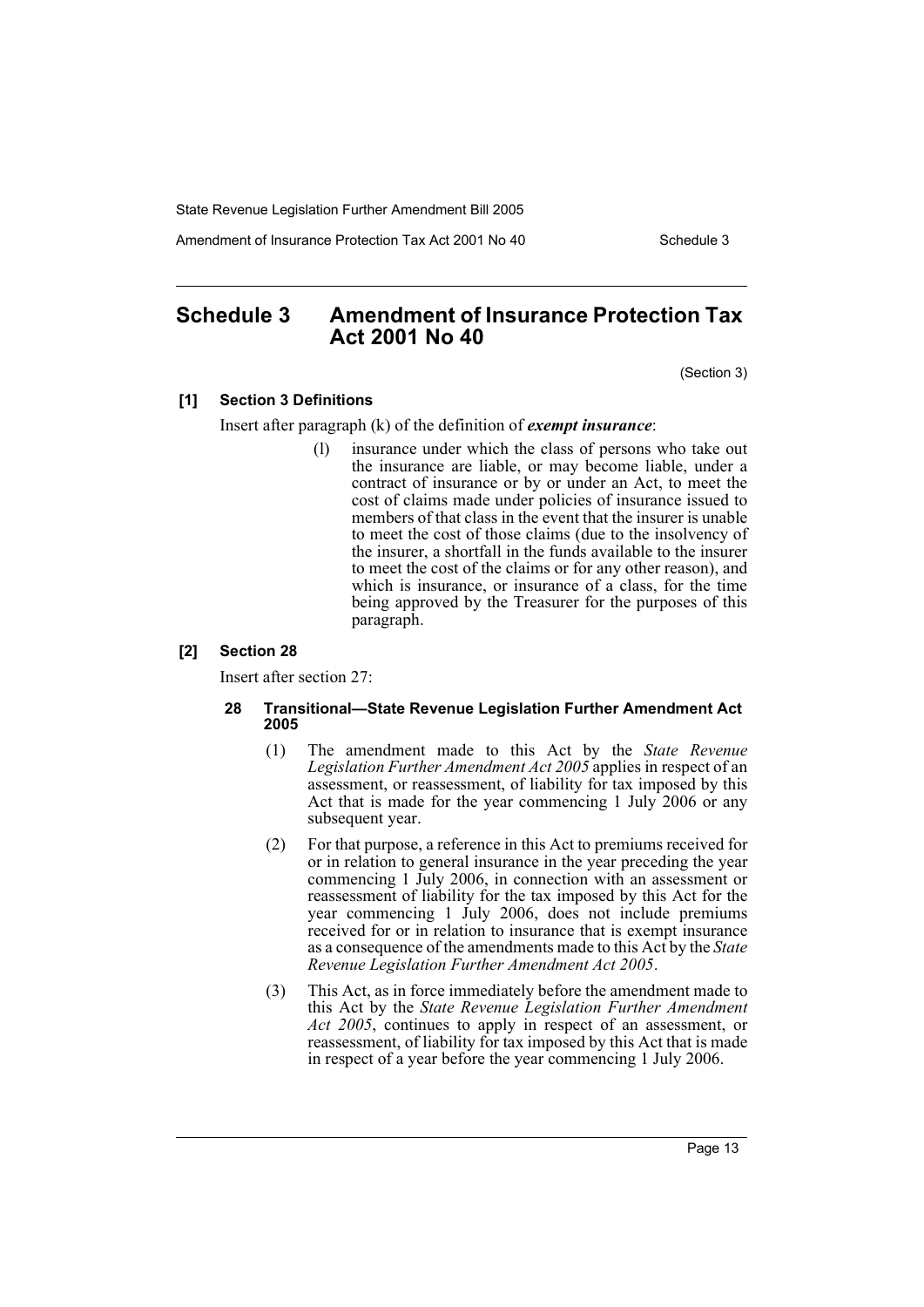Schedule 4 Amendment of Land Tax Management Act 1956 No 26

### **Schedule 4 Amendment of Land Tax Management Act 1956 No 26**

(Section 3)

#### **[1] Section 3 Definitions**

Omit the definition of *Land used for primary production* from section 3 (1).

#### **[2] Section 3A Special trust—meaning**

Omit "section 10A" from section 3A (4) (b).

Insert instead "clause 9 of Schedule 1A".

#### **[3] Section 10 Land exempted from tax**

Omit "*1927*" from section 10 (1) (b). Insert instead "*1983*".

#### **[4] Section 10 (1) (b)**

Omit "pastures protection board constituted under the *Pastures Protection Act 1934*".

Insert instead "rural lands protection board constituted under the *Rural Lands Protection Act 1998*".

#### **[5] Section 10 (1) (p)**

Omit the paragraph.

#### **[6] Section 10 (1) (p1)**

Omit "or a trust agreement registered as referred to in section 36 of the *Nature Conservation Trust Act 2001*".

Insert instead ", or a trust agreement registered as referred to in section 36 of the *Nature Conservation Trust Act 2001*, being in either case an agreement that remains in force in perpetuity".

#### **[7] Section 10 (2C)**

Insert ", being in either case an agreement that remains in force in perpetuity" before "(as referred to".

#### **[8] Section 10AA**

Insert after section 10:

#### **10AA Exemption for land used for primary production**

(1) Land that is rural land is exempt from taxation if it is land used for primary production.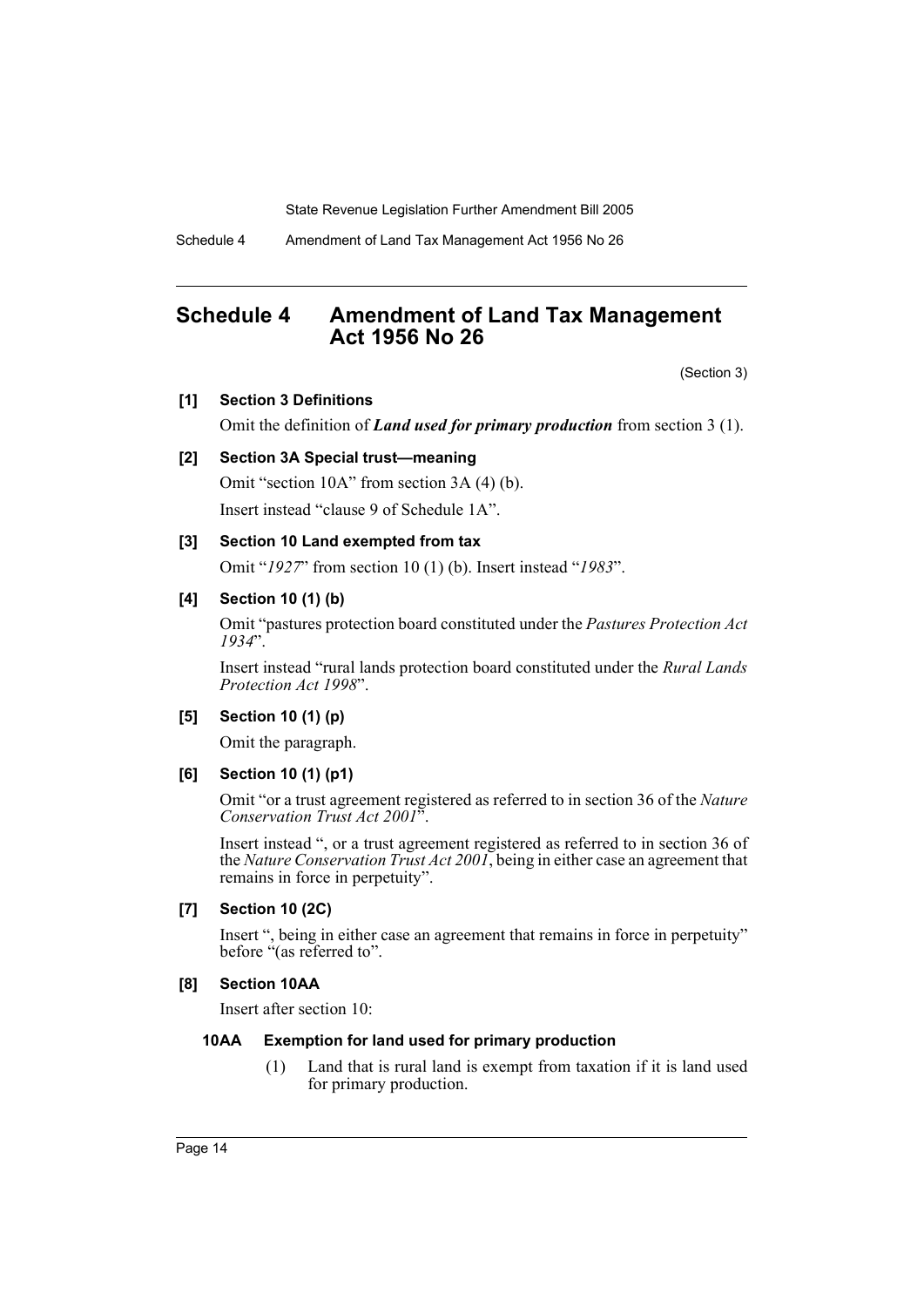- (2) Land that is not rural land is exempt from taxation if it is land used for primary production and that use of the land:
	- (a) has a significant and substantial commercial purpose or character, and
	- (b) is engaged in for the purpose of profit on a continuous or repetitive basis (whether or not a profit is actually made).
- (3) For the purposes of this section, *land used for primary production* means land the dominant use of which is for:
	- (a) cultivation, for the purpose of selling the produce of the cultivation, or
	- (b) the maintenance of animals (including birds), whether wild or domesticated, for the purpose of selling them or their natural increase or bodily produce, or
	- (c) commercial fishing (including preparation for that fishing and the storage or preparation of fish or fishing gear) or the commercial farming of fish, molluscs, crustaceans or other aquatic animals, or
	- (d) the keeping of bees, for the purpose of selling their honey, or
	- (e) a commercial plant nursery, but not a nursery at which the principal cultivation is the maintenance of plants pending their sale to the general public, or
	- (f) the propagation for sale of mushrooms, orchids or flowers.
- (4) For the purposes of this section, land is *rural land* if:
	- (a) the land is zoned "rural", "rural residential" or "non-urban" under a planning instrument, or
	- (b) the land is not within a zone under a planning instrument but the Chief Commissioner is satisfied the land is rural land.
- **[9] Section 10G Taxation of land owned by building societies** Omit the section.
- **[10] Sections 10K and 10L**

Omit the sections.

**[11] Section 63A Powers of company in relation to residential unit** Omit the section.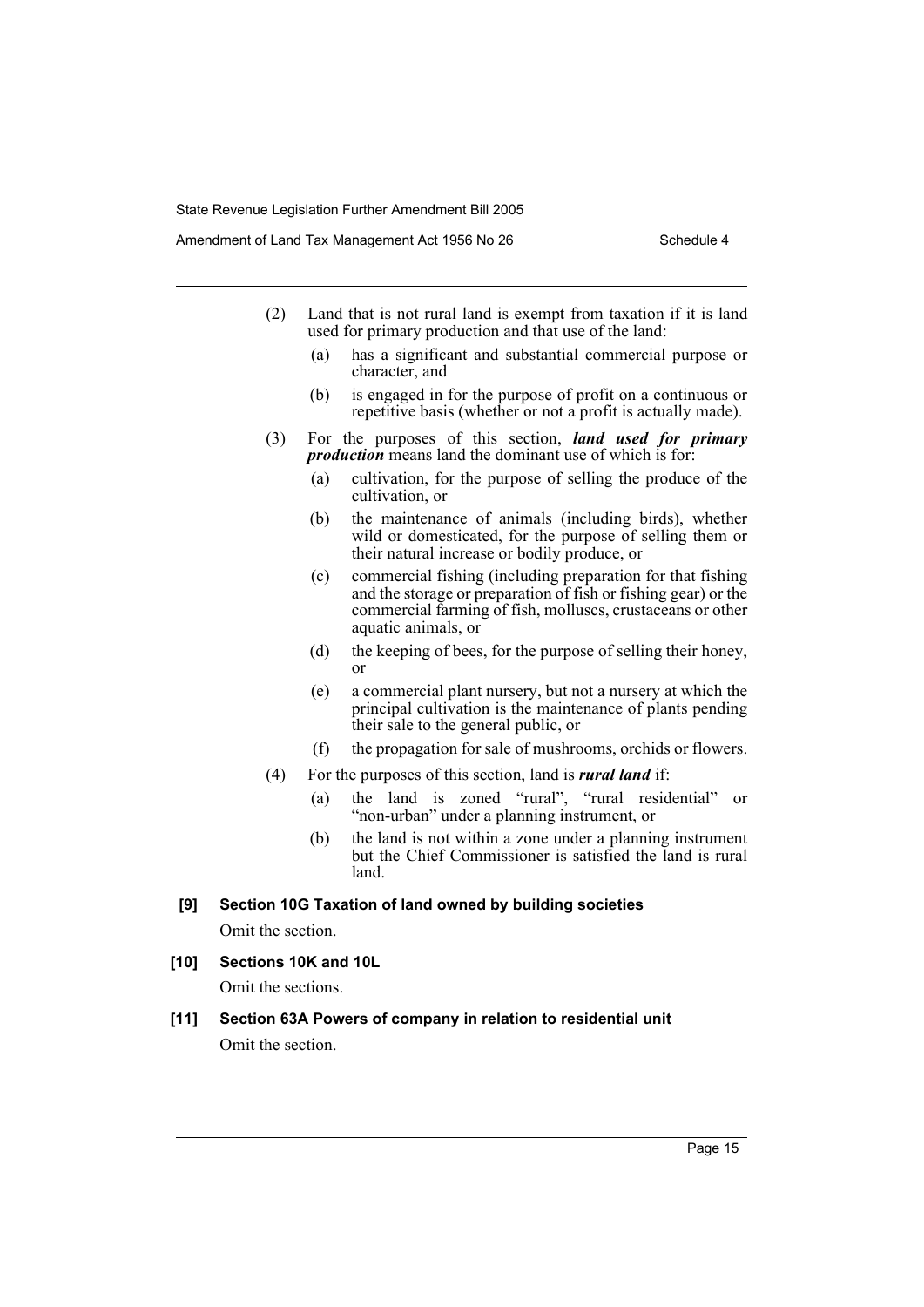Schedule 4 Amendment of Land Tax Management Act 1956 No 26

#### **[12] Schedule 1A Principal place of residence exemption**

Omit clause 6 (1). Insert instead:

(1) An owner of unoccupied land is entitled to claim the land as his or her principal place of residence, if the owner intends to use and occupy the land solely as his or her principal place of residence. In such a case, the owner is taken, for the purpose of the principal place of residence exemption, to use and occupy the unoccupied land as his or her principal place of residence.

**Note.** It is an offence under section 55 of the *Taxation Administration Act 1996* to make a statement to a tax officer, or give information to a tax officer, orally or in writing, knowing that it is false or misleading in a material particular.

#### **[13] Schedule 1A, clause 6 (2)**

Omit "the Chief Commissioner is satisfied that".

#### **[14] Schedule 1A, clause 6 (4)**

Omit "if satisfied that".

Insert instead "if the owner of the unoccupied land demonstrates that".

#### **[15] Schedule 1A, clause 6 (7) (b)**

Omit the paragraph. Insert instead:

(b) the person owns land outside New South Wales that is the principal place of residence of the person or a member of the person's family (within the meaning of clause 12), or

#### **[16] Schedule 1A, clause 8 (3)**

Omit "exemption is revoked".

Insert instead "exemption ceases to have effect".

#### **[17] Schedule 1A, clause 8 (4) and (5)**

Omit the subclauses (and the note).

#### **[18] Schedule 2 Savings and transitional provisions**

Insert at the end of clause 1A (1):

*State Revenue Legislation Further Amendment Act 2005*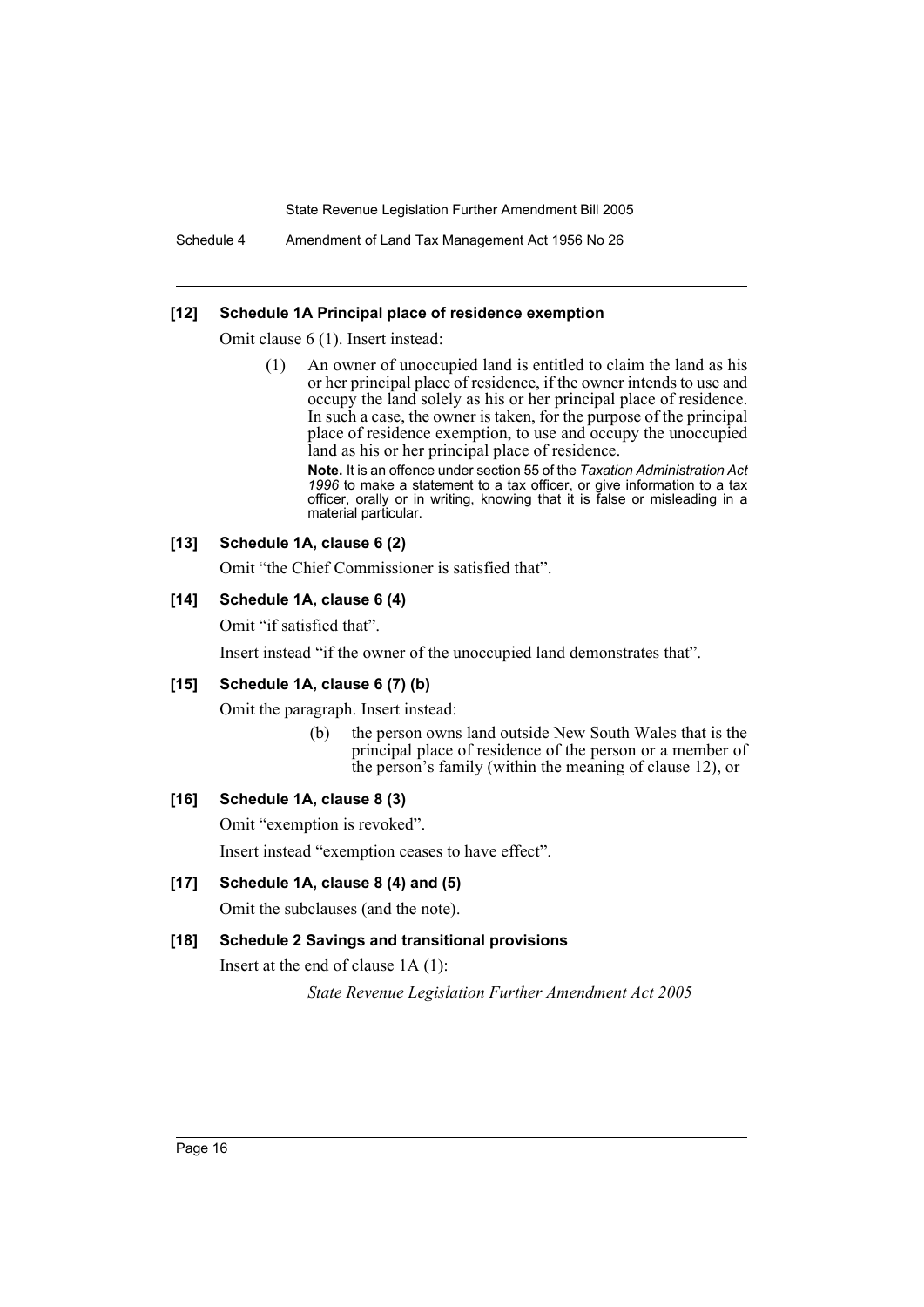Amendment of Land Tax Management Act 1956 No 26 Schedule 4

#### **[19] Schedule 2, Part 17**

Insert after Part 16:

### **Part 17 Provisions consequent on enactment of State Revenue Legislation Further Amendment Act 2005**

#### **37 Application of amendments—general**

- (1) The amendments made to this Act by the *State Revenue Legislation Further Amendment Act 2005* apply in respect of the assessment of land tax in the land tax year commencing on 1 January 2006 and any subsequent land tax year.
- (2) Except as otherwise provided by this Part, the amendments made to this Act by the *State Revenue Legislation Further Amendment Act 2005* do not apply in respect of the assessment of land tax in the land tax year commencing on 1 January 2005 or any previous land tax year.
- (3) Accordingly, the provisions of this Act, as in force immediately before the date of assent to the *State Revenue Legislation Further Amendment Act 2005*, continue to apply in respect of the assessment of any land tax liability for the land tax year commencing on 1 January 2005 or any previous land tax year.

#### **38 Amendments to principal place of residence exemption**

- (1) The amendment made to section 3A of this Act by the *State Revenue Legislation Further Amendment Act 2005* has effect as if it had commenced on 31 December 2003 and accordingly extends to the assessment of any land tax payable for the land tax year commencing on 1 January 2004 or 1 January 2005.
- (2) The amendments made to clause 8 of Schedule 1A to this Act by the *State Revenue Legislation Further Amendment Act 2005* have effect as if those amendments had commenced on 31 December 2004 and accordingly extend to the assessment of any land tax payable for the land tax year commencing on 1 January 2005.
- (3) Anything done or omitted to be done before the date of assent to the *State Revenue Legislation Further Amendment Act 2005*, that would have been validly done or omitted if the amendments made to section 3A and clause 8 of Schedule 1A to this Act had been in force at the time that it was done or omitted, is taken to have been validly done or omitted.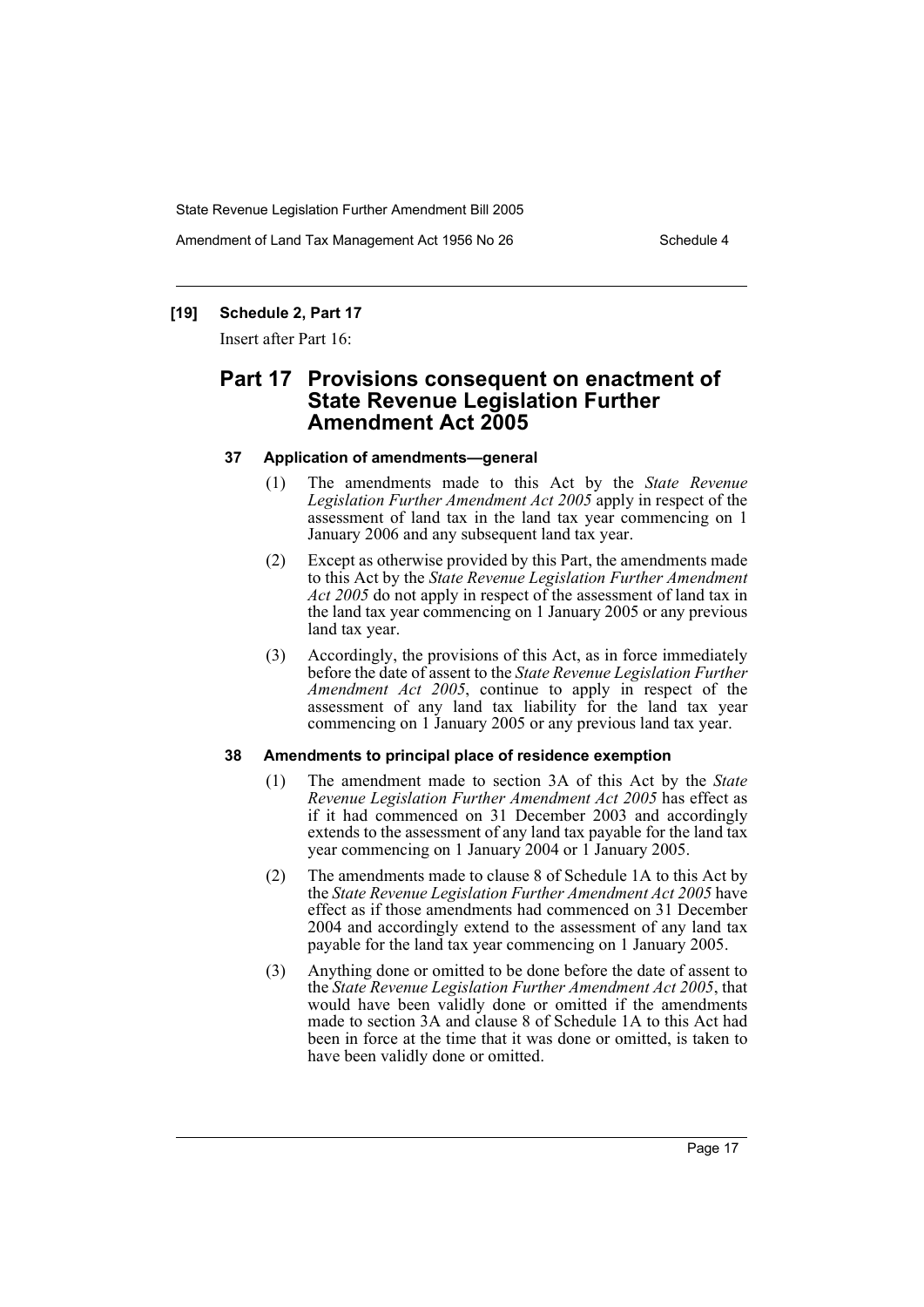Schedule 5 Amendment of Pay-roll Tax Act 1971 No 22

### **Schedule 5 Amendment of Pay-roll Tax Act 1971 No 22**

(Section 3)

#### **[1] Section 3AA Wages**

Omit section 3AA (3). Insert instead:

(3) Wages includes fringe benefits, but does not include an exempt benefit for the purposes of the *Fringe Benefits Tax Assessment Act 1986* of the Commonwealth unless that exempt benefit constitutes wages under section 3AG (Inclusion of redundancy and long service contributions as wages).

#### **[2] Section 3AA (6)**

Insert after section 3AA (5):

Wages includes any contribution to a redundancy benefit scheme or to a portable long service leave fund that constitutes wages under section 3AG.

#### **[3] Section 3AE Value of shares and options**

Insert ", less the consideration (if any) paid or given by the employee for the grant of the share or option (other than consideration in the form of services performed or rendered)" after "section 3AD)" in section 3AE (1).

#### **[4] Section 3AG**

Insert after section 3AF:

#### **3AG Inclusion of redundancy and long service contributions as wages**

- (1) A contribution to a redundancy benefit scheme, or to a portable long service leave fund, constitutes *wages* for the purposes of section 3AA.
- (2) The amount paid or payable as wages is taken, for the purposes of this Act, to be the amount of the contribution.
- (3) However, the wages liable to pay-roll tax under this Act do not include the amount (if any) that the employer is entitled to recover from the scheme or fund.
- (4) A contribution to a redundancy benefit scheme, or to a portable long service leave fund, does not constitute wages under this section if it is a superannuation benefit.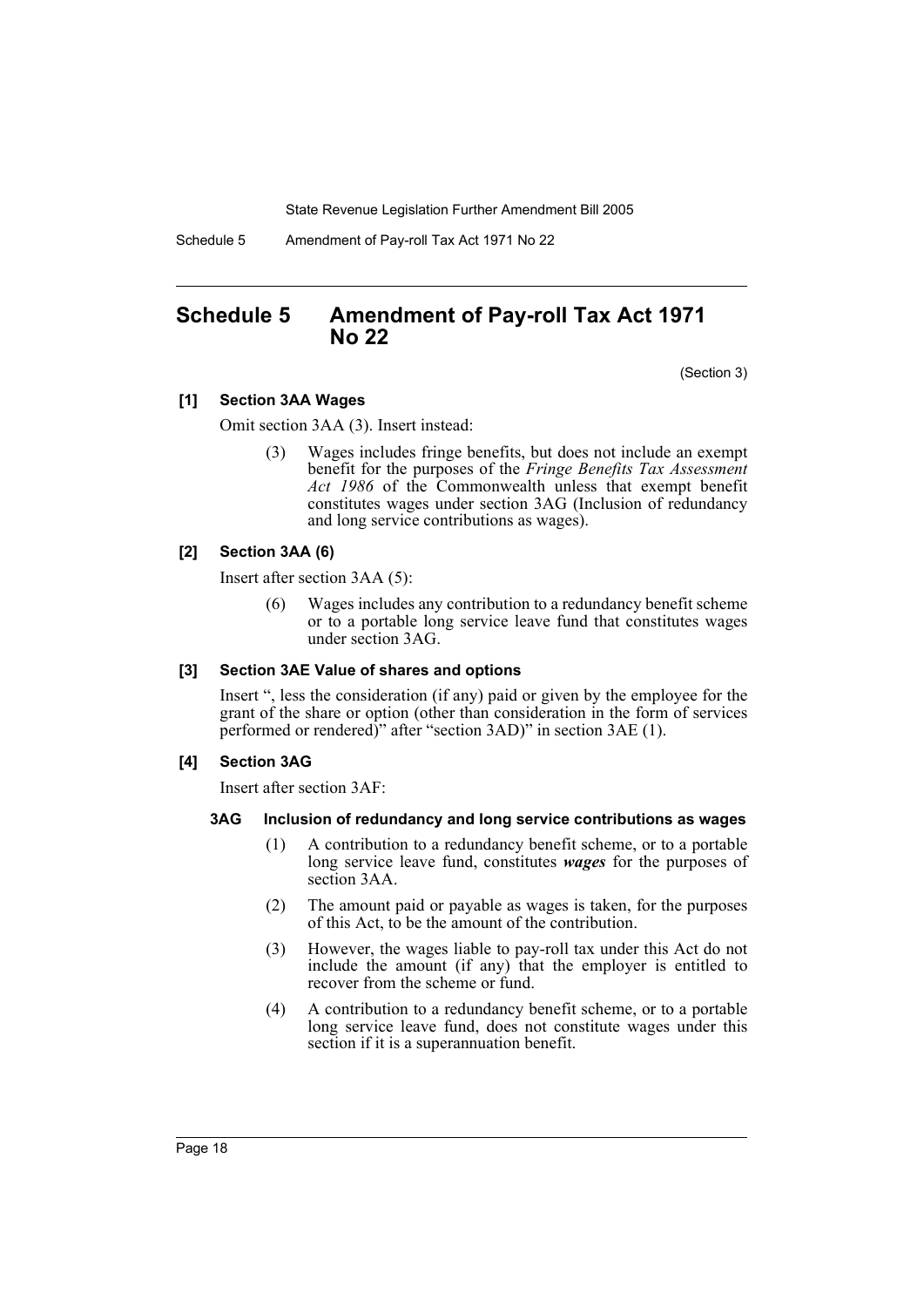Amendment of Pay-roll Tax Act 1971 No 22 Schedule 5

- (5) A contribution to a redundancy benefit scheme, or to a portable long service leave fund, constitutes wages under this section even if it is an exempt benefit for the purposes of the *Fringe Benefits Tax Assessment Act 1986* of the Commonwealth.
- (6) In this section:

*portable long service leave fund* means a fund established to provide paid long service leave to employees in a particular industry who are employed from time to time by different employers in the industry.

*redundancy benefit scheme* means a scheme or fund that provides benefits for persons working within an industry who are made redundant, leave the industry or retire.

#### **[5] Schedule 6 Savings, transitional and other provisions**

Insert at the end of clause 1 (1):

*State Revenue Legislation Further Amendment Act 2005*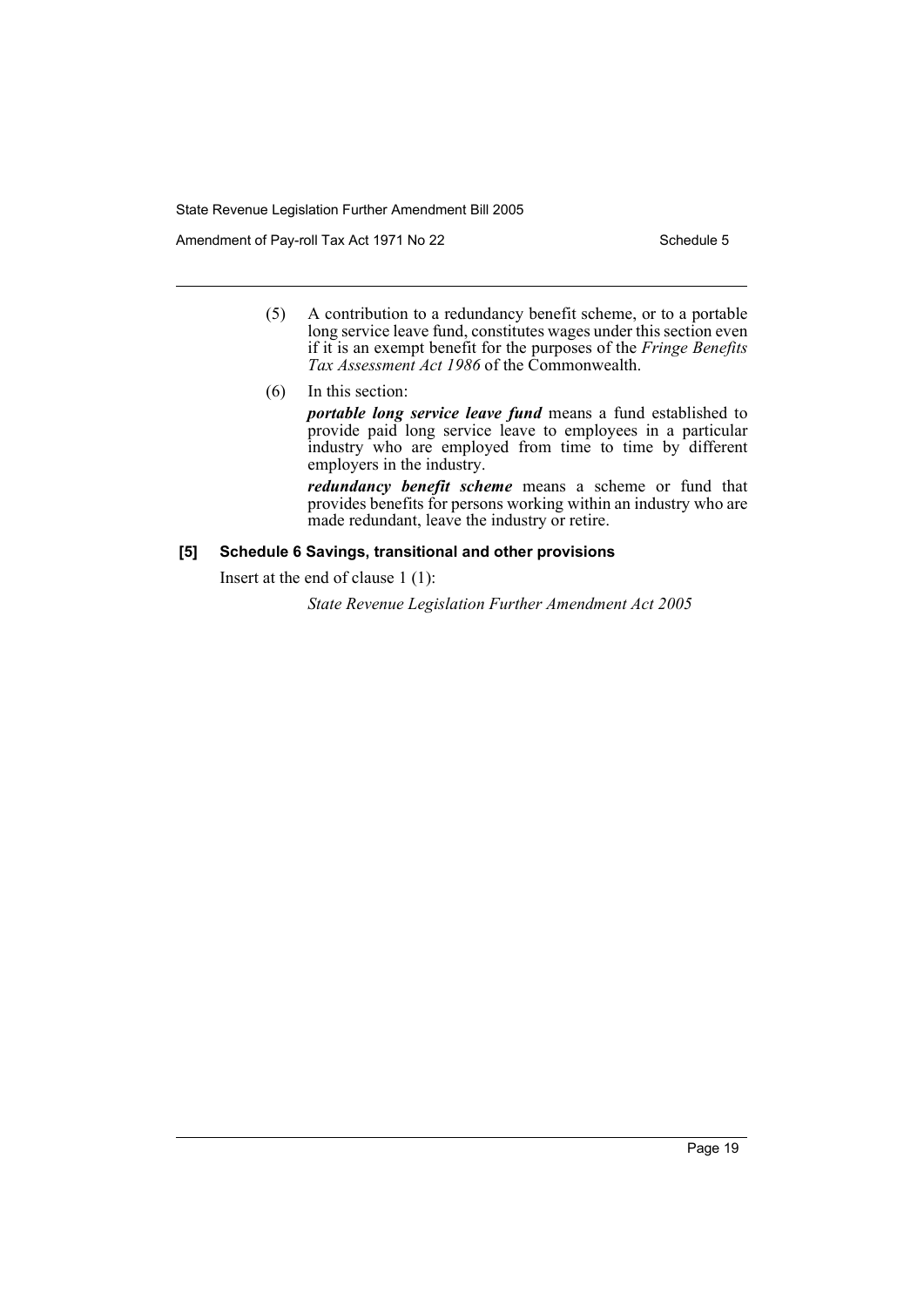Schedule 6 Amendment of Petroleum Products Subsidy Act 1997 No 112

### **Schedule 6 Amendment of Petroleum Products Subsidy Act 1997 No 112**

(Section 3)

#### **[1] Section 5 Entitlement to subsidies**

Omit section 5 (1). Insert instead:

- (1) A subsidy is payable under this Act in respect of the following sales of eligible petroleum products:
	- (a) a sale of eligible petroleum products by retail by a zone retailer at premises within a zone, if the petroleum products are delivered to the purchaser at those premises (an *ordinary retail sale* of petroleum products),
	- (b) a sale of eligible petroleum products by retail to a purchaser who is a zone consumer, if the petroleum products are delivered to premises at which a business or activity is conducted by the zone consumer and those premises are within a zone (a *direct retail sale* of petroleum products).

#### **[2] Section 5 (5)**

Omit the subsection (and the note).

**[3] Section 5 (6) (b)**

Omit "for sale". Insert instead "in connection with the sale".

**[4] Section 7 Refund of amounts paid in excess of maximum subsidy** Omit section 7 (1) and (4).

#### **[5] Section 7 (5)**

Omit the subsection. Insert instead:

(5) If the whole or any part of an amount payable to the Chief Commissioner under this section is not paid as required, the Chief Commissioner may recover the unpaid amount as a debt to the Chief Commissioner.

#### **[6] Section 7A Approved notice—meaning**

Omit section 7A (f). Insert instead:

(f) that a subsidy has been claimed or is to be claimed in respect of the petroleum products and the rate of subsidy claimed or to be claimed.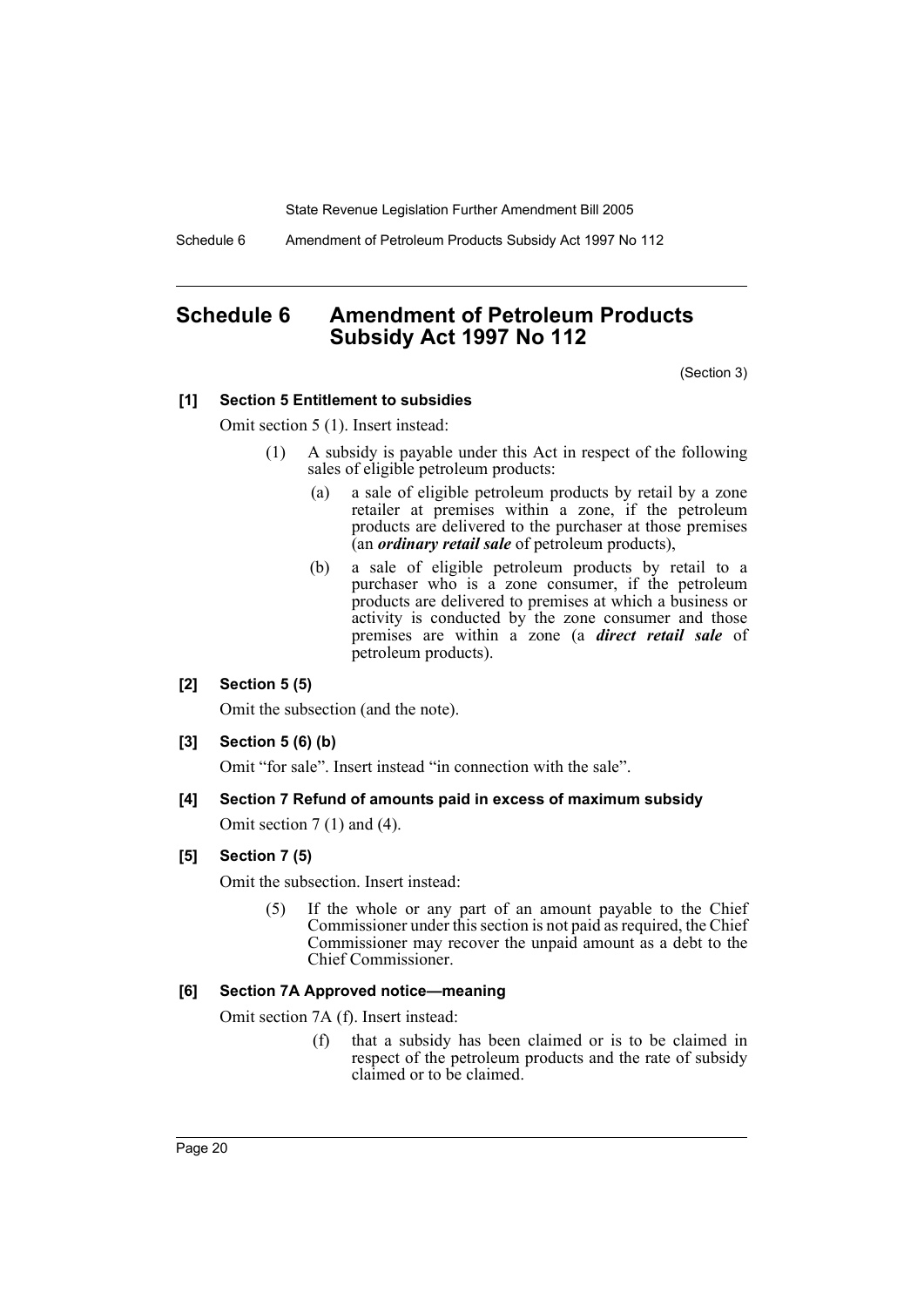Amendment of Petroleum Products Subsidy Act 1997 No 112 Schedule 6

#### **[7] Section 7B Notice to be given in respect of sales of subsidised petroleum products**

Omit section 7B (4). Insert instead:

- (4) This section does not apply:
	- (a) in respect of an ordinary retail sale of petroleum products (including diesel fuel) if the petroleum products are delivered into the running tank of a road vehicle, or
	- (b) in respect of any other sale of diesel fuel, if the quantity sold does not exceed 100 litres (or such other amount as may be prescribed by the regulations), or
	- (c) in any other circumstances prescribed by the regulations.

#### **[8] Section 7C Sale of subsidised petroleum products**

Omit "for sale" wherever occurring in section 7C (1) and (2). Insert instead "in connection with a sale".

#### **[9] Section 7C (4)**

Insert "sold or" after "person who".

**[10] Section 7C (4)**

Insert "or purchased" after "are sold".

#### **[11] Section 7C (4) and (5)**

Omit "for sale" wherever occurring.

Insert instead "in connection with the sale".

#### **[12] Section 7E Consuming subsidised diesel fuel for off-road purposes**

Omit section 7E (1). Insert instead:

- (1) A person is guilty of an offence if the person:
	- (a) makes a bulk purchase of diesel fuel, knowing that it is subsidised diesel fuel, and
	- (b) consumes the diesel fuel for off-road purposes. Maximum penalty: 100 penalty units.
- (1A) For the purposes of this section, a purchase of diesel fuel is a *bulk purchase* of diesel fuel if:
	- (a) more than 100 litres of diesel fuel is purchased in one transaction, and
	- (b) delivery of the fuel is received into a bulk tank.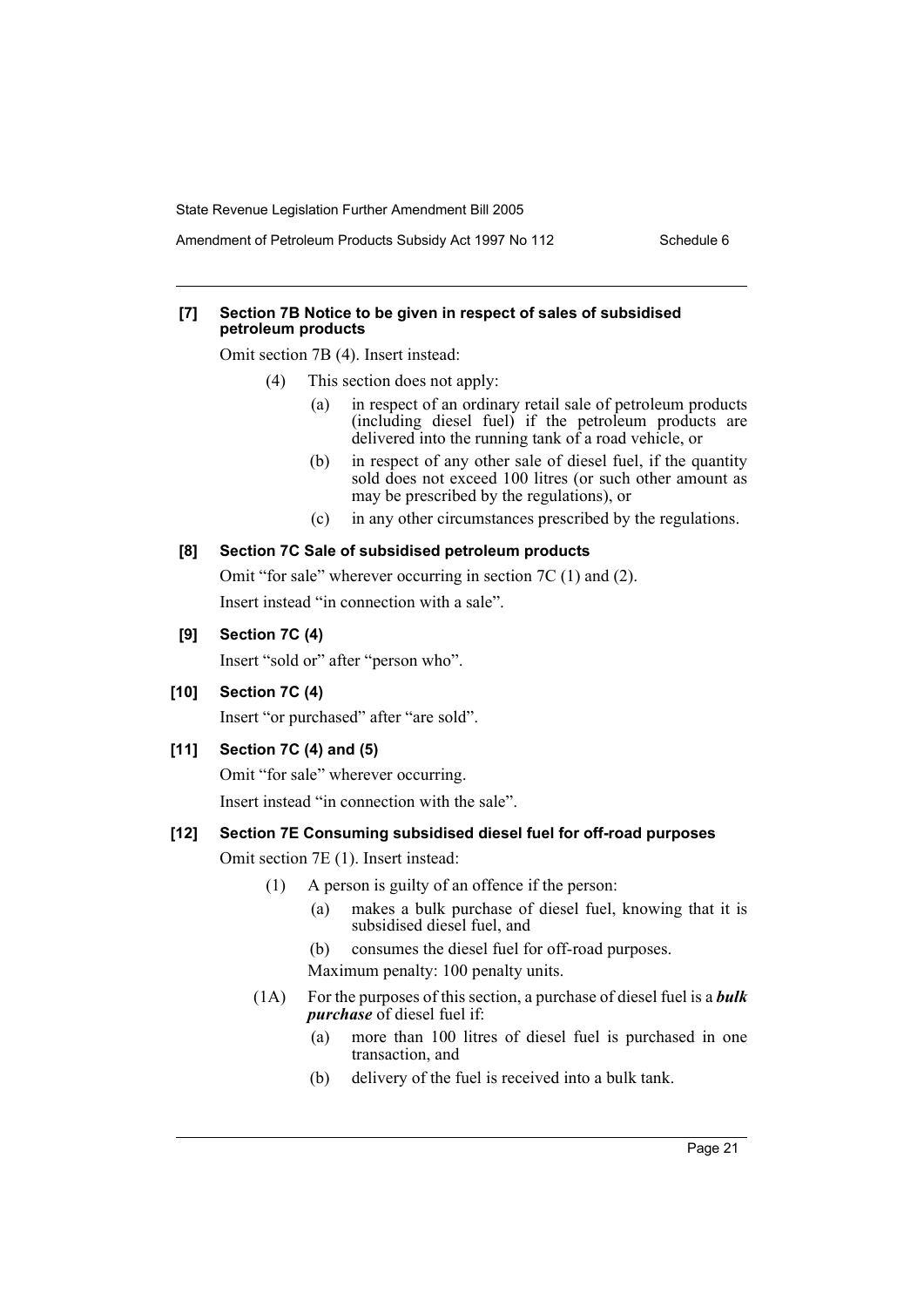Schedule 6 Amendment of Petroleum Products Subsidy Act 1997 No 112

#### **[13] Section 7E (4)–(6)**

Omit section 7E (4) and (5). Insert instead:

- In proceedings for an offence against this section, if evidence is given that a bulk tank has been used to store both subsidised diesel fuel and unsubsidised diesel fuel at the same time, it is to be presumed that any quantity of fuel taken from the bulk tank was taken in the same order in which it was deposited into the bulk tank. That is, if X amount of subsidised fuel was deposited in the bulk tank and then Y amount of unsubsidised diesel fuel was deposited in the bulk tank, it is to be presumed that any amount taken from the tank was taken firstly from X amount of subsidised fuel (until X amount is exhausted) and then from Y amount of unsubsidised diesel fuel.
- (5) For the purposes of this section, any purchases of diesel fuel made by the same purchaser from the same retailer on the same day are taken to be made in one transaction.
- (6) In this section:

*bulk tank* means a tank or other container used in connection with the storage or transport of diesel fuel, other than the running tank of a road vehicle.

*unsubsidised diesel fuel* means diesel fuel that is not subsidised diesel fuel.

#### **[14] Part 5A**

Insert after Part 5:

### **Part 5A Recovery of amounts wrongfully paid**

#### **Division 1 Recovery of amounts wrongfully paid**

#### **21A Power to require payment in respect of default against this Act**

- (1) The Chief Commissioner may, by notice in writing, require a person who defaults against this Act to pay an amount to the Chief Commissioner.
- (2) For the purposes of this section, a person *defaults against this Act* if the person:
	- (a) sells, or delivers in connection with a sale, petroleum products in a manner contrary to this Act or the conditions of the person's registration, or
	- (b) consumes petroleum products in a manner contrary to this Act, or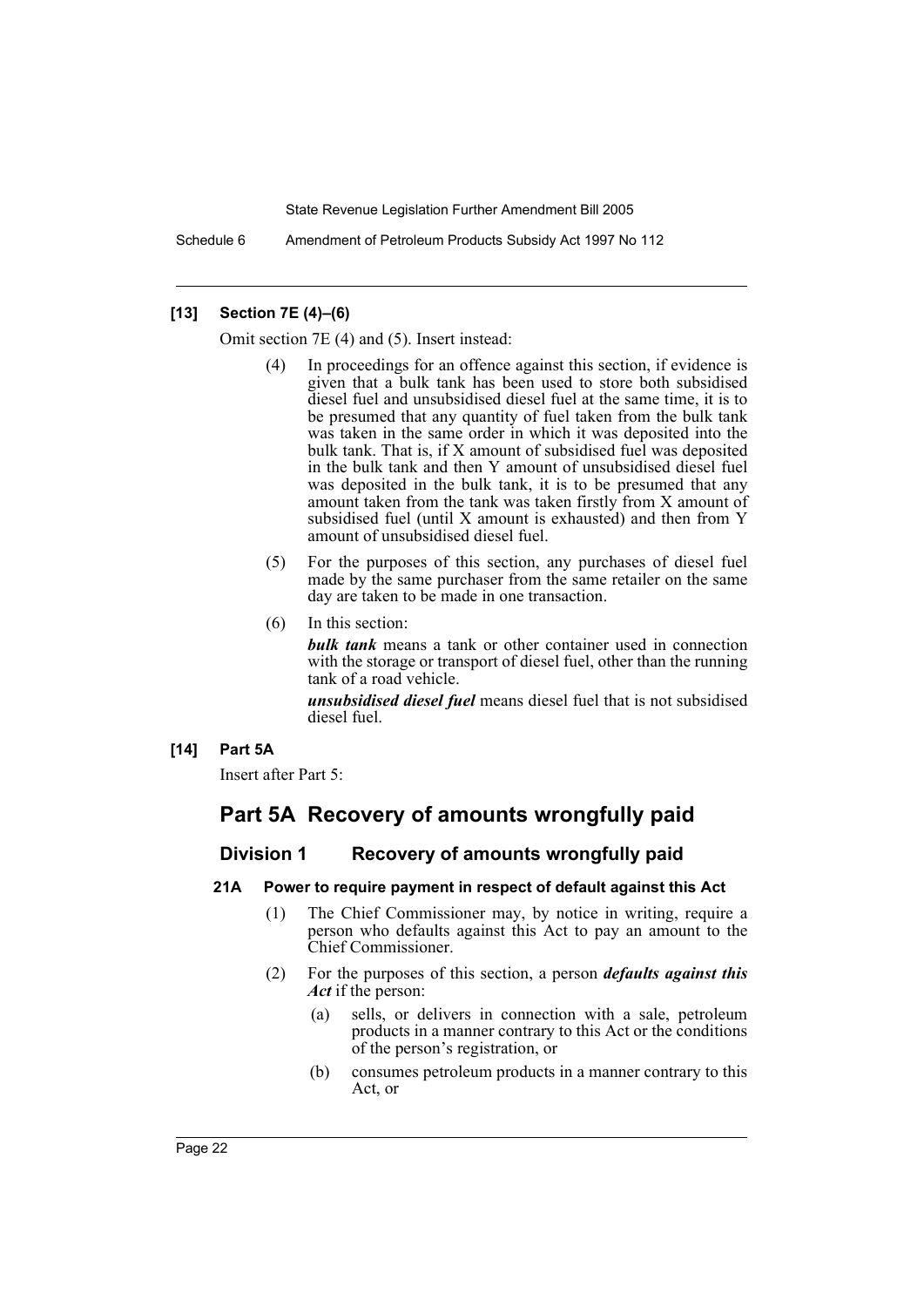- (c) obtains payment of a subsidy in respect of petroleum products by a representation contrary to section 28.
- (3) The amount required to be paid in respect of a default against this Act, excluding any penalty or interest charge, must not exceed the amount of the subsidy paid or payable in respect of the petroleum products concerned.
- (4) If the default relates to the delivery of petroleum products, or the consumption of petroleum products, within a zone that is not the zone by reference to which the subsidy was calculated, the amount required to be paid must not exceed the difference between the amount of subsidy paid or payable in respect of the petroleum products and the amount that would have been paid or payable had the subsidy been calculated by reference to the zone in which the petroleum products were actually delivered or consumed.
- (5) A person may be required to pay an amount under this section:
	- (a) whether or not the person is the person to whom the subsidy is paid or payable or is a registered person, and
	- (b) whether or not any proceedings have been taken, or are pending, against the person in respect of any offence alleged to arise from the person's default against this Act.
- (6) The Chief Commissioner may, by the notice in which a payment is required or a separate notice, require a person to pay a penalty in addition to the amount required to be paid under this section, not exceeding the amount required to be paid, if the Chief Commissioner is satisfied the default against this Act occurred as a result of the person's dishonesty.
- (7) If a person fails to pay an amount as required under this section, the Chief Commissioner may, by written notice, require the person to pay interest on the amount unpaid.
- (8) In imposing any penalty or interest charge under this section, the Chief Commissioner must, as far as practicable, apply the principles relating to the charging of interest and the imposition of penalties in relation to tax defaults under Part 5 of the *Taxation Administration Act 1996* (as if the person's default against this Act were a tax default under that Act).
- (9) If the whole or any part of an amount payable to the Chief Commissioner under this section is not paid as required, the Chief Commissioner may recover the unpaid amount as a debt to the Chief Commissioner.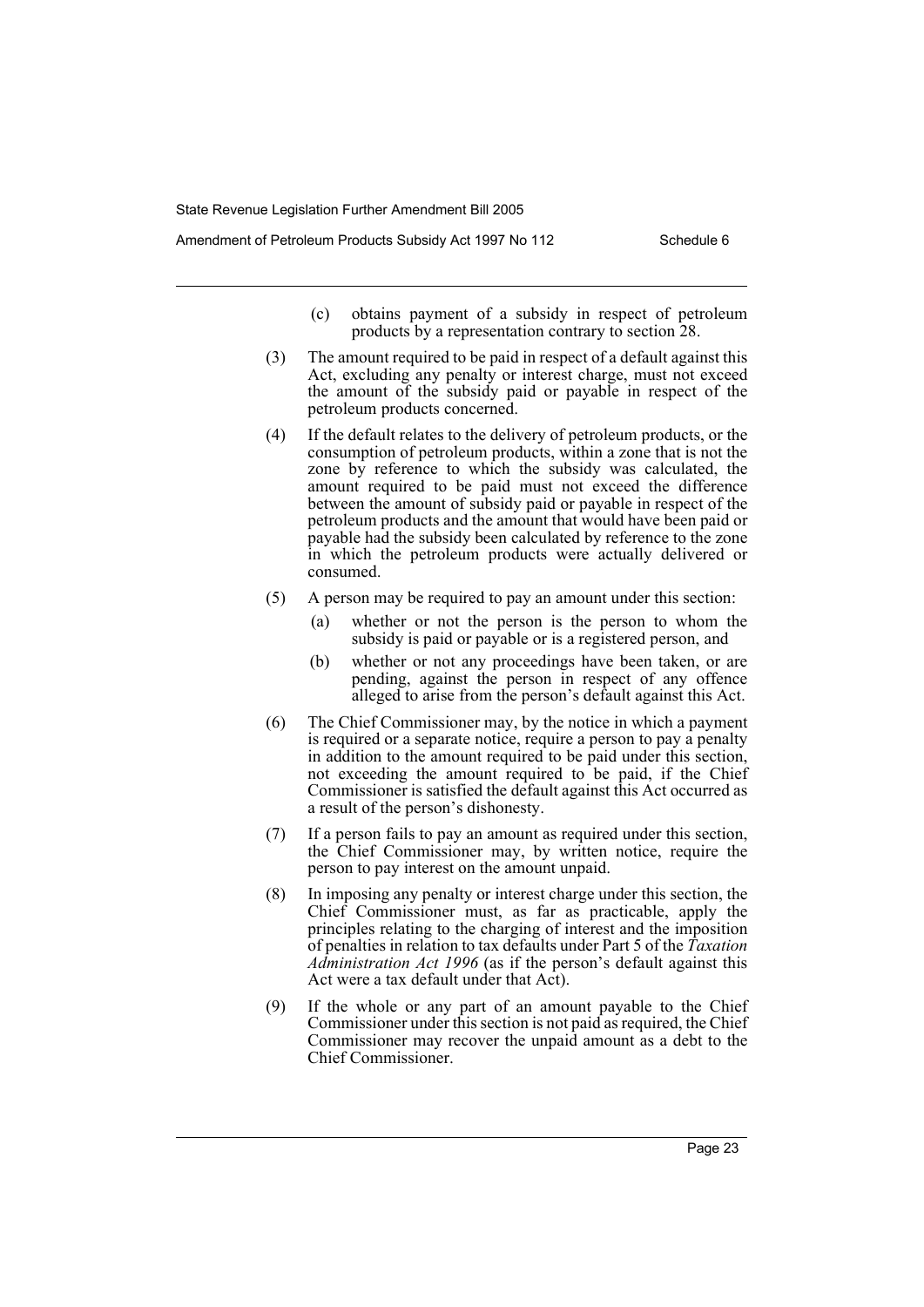Schedule 6 Amendment of Petroleum Products Subsidy Act 1997 No 112

#### **Division 2 Objections**

#### **21B Objections**

- (1) A person who is dissatisfied with a decision of the Chief Commissioner to require the person to pay an amount to the Chief Commissioner under this Part may lodge a written objection with the Chief Commissioner.
- (2) The grounds of objection must be stated fully and in detail in the notice of objection.
- (3) The objection must be lodged within 60 days after the date on which notice of the decision is served on the person.
- (4) If the objector has a reasonable excuse for failing to lodge an objection within the 60-day period, the Chief Commissioner may extend the time for lodging the objection.

#### **21C Powers of Chief Commissioner on objection**

- (1) After considering an objection, the Chief Commissioner may:
	- (a) allow the objection in whole or in part or may disallow the objection, and
	- (b) accordingly reverse, vary or confirm the decision to which the objection was made.
- (2) The Chief Commissioner must give the objector written notice of the determination of the objection.
- (3) The Chief Commissioner must, in the notice, give the reasons for disallowing the objection or for allowing the objection in part only.
- (4) The reasons for a determination of an objection must set out the matters referred to in section 49 (3) of the *Administrative Decisions Tribunal Act 1997* in respect of the determination.
- (5) The notice must also inform the objector of the objector's right to make an application for review under Division 3 in the case of a determination to disallow the objection or to allow the objection in part only.

#### **Division 3 Review by Administrative Decisions Tribunal**

#### **21D Reviews by Administrative Decisions Tribunal**

(1) An objector may apply to the Administrative Decisions Tribunal for a review of a decision (*the administrator's decision*) to which an objection was made if: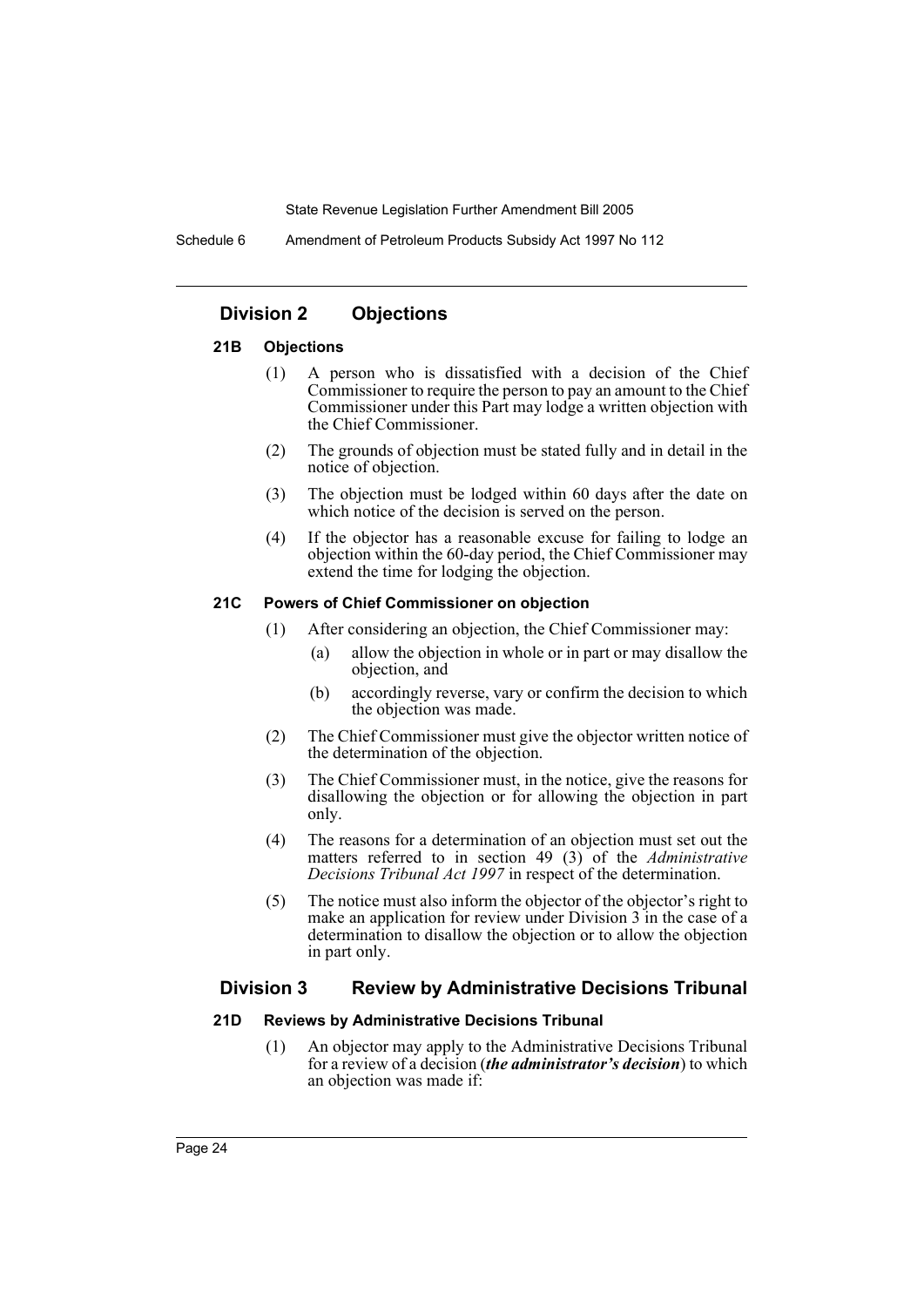- (a) the objector is dissatisfied with the Chief Commissioner's determination of the objection, or
- (b) 90 days have passed since the objection was lodged with the Chief Commissioner and the Chief Commissioner has not determined the objection.
- (2) The applicant's and respondent's cases on an application for review are not limited to the grounds of the objection.
- (3) The applicant has the onus of proving the applicant's case in an application for review.
- (4) An application for review:
	- (a) following a determination by the Chief Commissioner of an objection—must be made not later than 60 days after the date of issue of the notice of the Chief Commissioner's determination of the objection, or
	- (b) following a failure of the Chief Commissioner to determine an objection within the relevant 90-day period—may be made at any time after the end of that period (but must be made as required by paragraph (a) following a subsequent determination of the objection by the Chief Commissioner).
- (5) The Administrative Decisions Tribunal may extend the time for making an application for review.
- (6) The following provisions of the *Administrative Decisions Tribunal Act 1997* do not apply to an application made under this section:
	- (a) Part 2 of Chapter 5,
	- (b) section 55 (1) (b) and (d).
- (7) For the purposes of section 58 (1) (a) of the *Administrative Decisions Tribunal Act 1997*:
	- (a) the obligation of the Chief Commissioner under that paragraph to lodge a statement of reasons with the Administrative Decisions Tribunal in respect of an application is limited to providing the Tribunal with a statement of reasons only in respect of the matters arising from the grounds specified in the application, and
	- (b) if one of the grounds specified in the application relates to a matter raised in an objection determined by the Chief Commissioner—the Chief Commissioner may rely on reasons previously given to the objector by the Chief Commissioner under section 21C for the determination of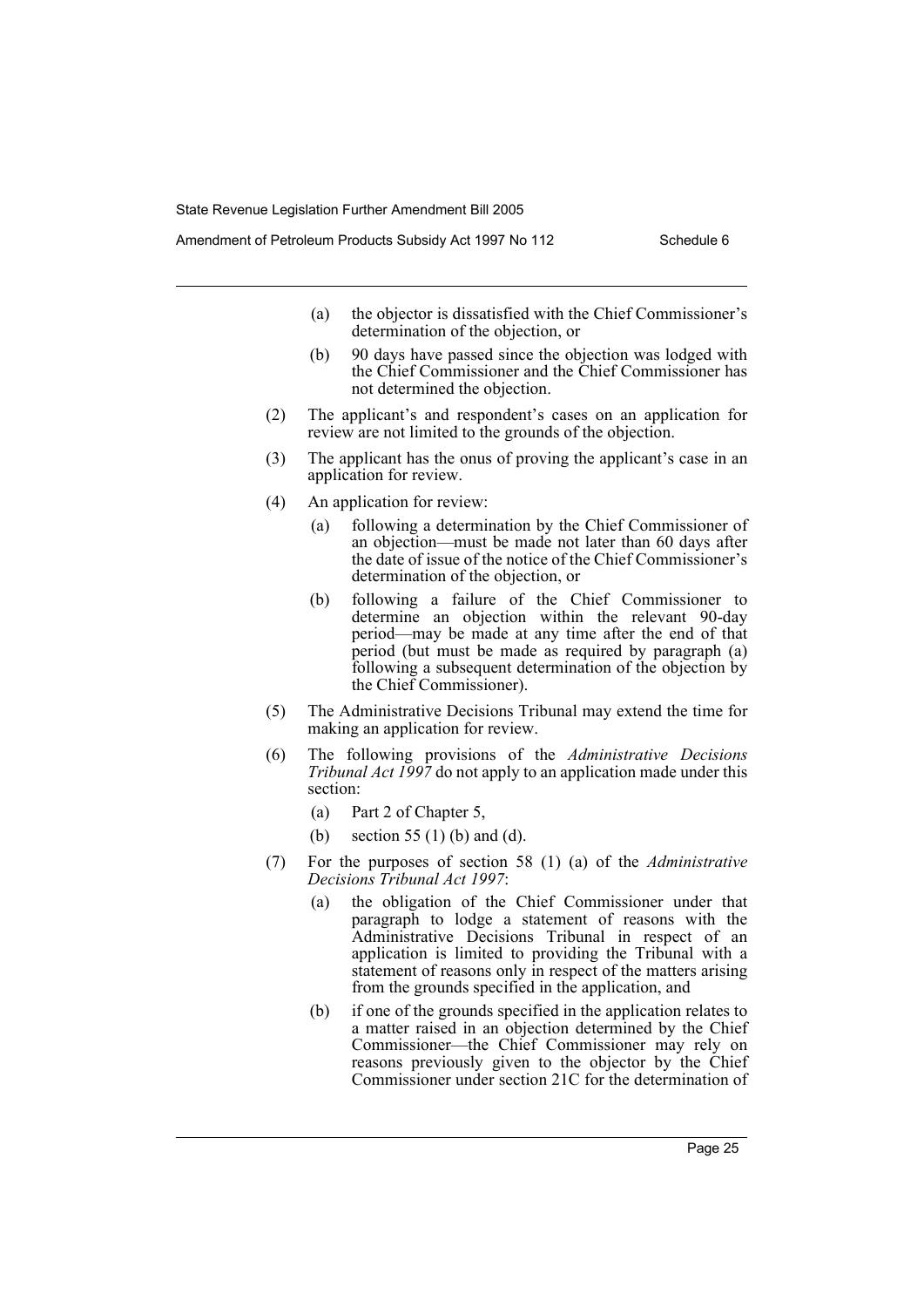Schedule 6 Amendment of Petroleum Products Subsidy Act 1997 No 112

the objection in explanation of that part of the administrator's decision.

#### **21E Powers of Administrative Decisions Tribunal on review**

- (1) On a review, the Administrative Decisions Tribunal may:
	- (a) affirm the administrator's decision, or
	- (b) vary the administrator's decision, or
	- (c) set aside the administrator's decision and make a new decision in substitution for the decision set aside.
- (2) Subsection (1) does not limit the generality of Division 3 of Part 3 of Chapter 5 of the *Administrative Decisions Tribunal Act 1997* or the powers of the Tribunal under section 88 of that Act.

#### **[15] Section 28 Obtaining subsidy by deceit**

Omit "section 7 (4)" from section 28 (2). Insert instead "section 21A".

### **[16] Schedule 1 Savings, transitional and other provisions**

Insert at the end of clause 1 (1): *State Revenue Legislation Further Amendment Act 2005*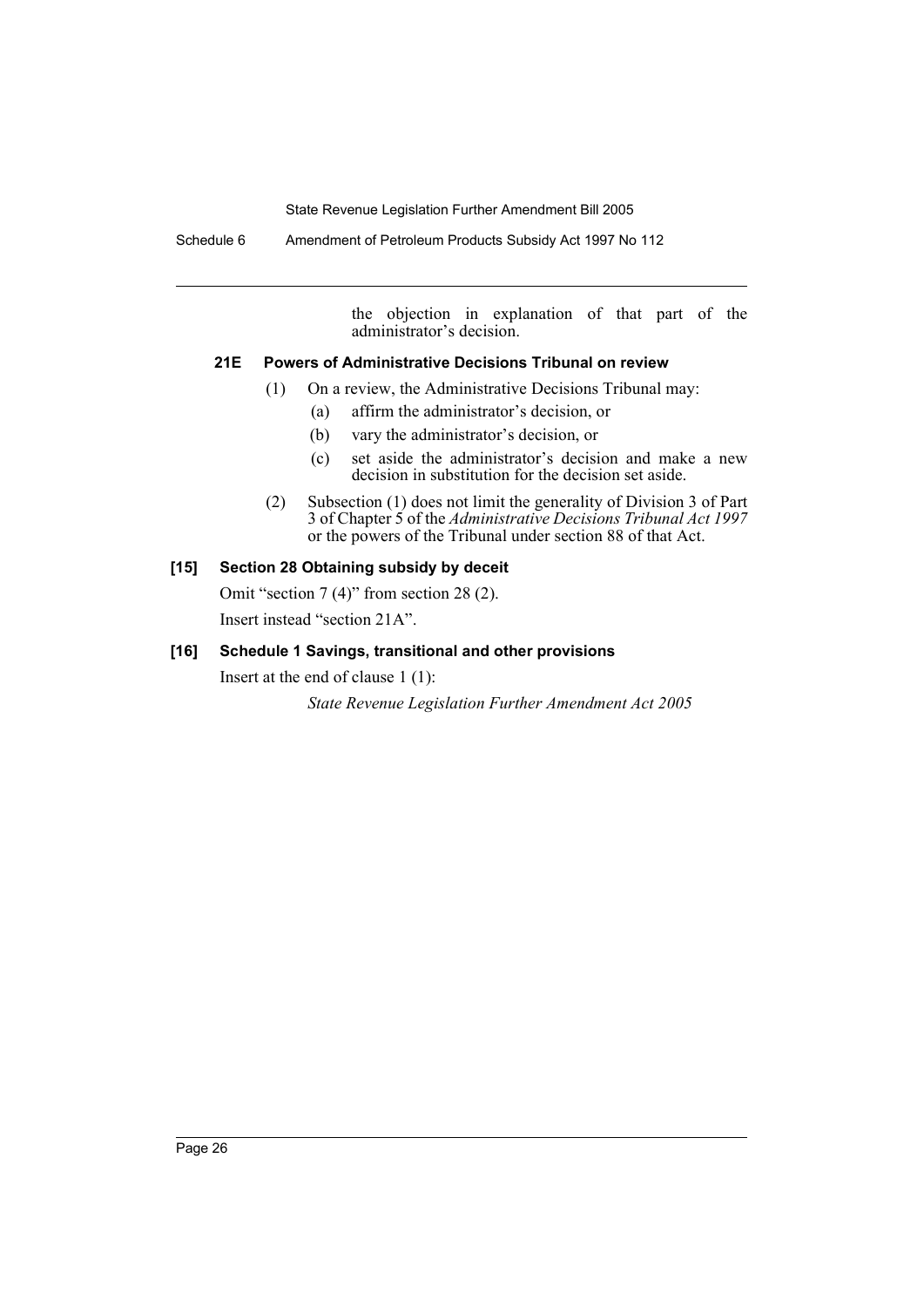Amendment of Taxation Administration Act 1996 No 97 Schedule 7

### **Schedule 7 Amendment of Taxation Administration Act 1996 No 97**

(Section 3)

- **[1] Section 80A Investigations for the purposes of recognised revenue laws** Omit section 80A (2).
- **[2] Section 80A (5), definition of "recognised revenue law"**

Omit paragraph (b) of the definition.

#### **[3] Section 80AA**

Insert after section 80A:

#### **80AA Investigations in other jurisdictions for the purposes of taxation laws**

- (1) The Chief Commissioner may:
	- (a) enter into an agreement or arrangement with a corresponding Commissioner of a recognised jurisdiction to enable the exercise, by or on behalf of the Chief Commissioner, of investigative functions conferred or imposed under a recognised revenue law for the purposes of a taxation law, and
	- (b) authorise any person who is authorised to exercise a function under Division 2 to exercise such investigative functions as may be conferred or imposed on the person by the recognised revenue law for the purposes of a taxation law.
- (2) In this section, *corresponding Commissioner*, *recognised jurisdiction* and *recognised revenue law* have the same meanings as they have in section 80A.
- (3) In this section, *investigative function* includes any function that corresponds to a function conferred or imposed by Division 2.

#### **[4] Section 106I Primary groups of commonly controlled businesses**

Insert after section 106I (9) (before the note):

(10) A statutory State owned corporation (within the meaning of the *State Owned Corporations Act 1989*) is not a member of the same group as another statutory State owned corporation because of this section.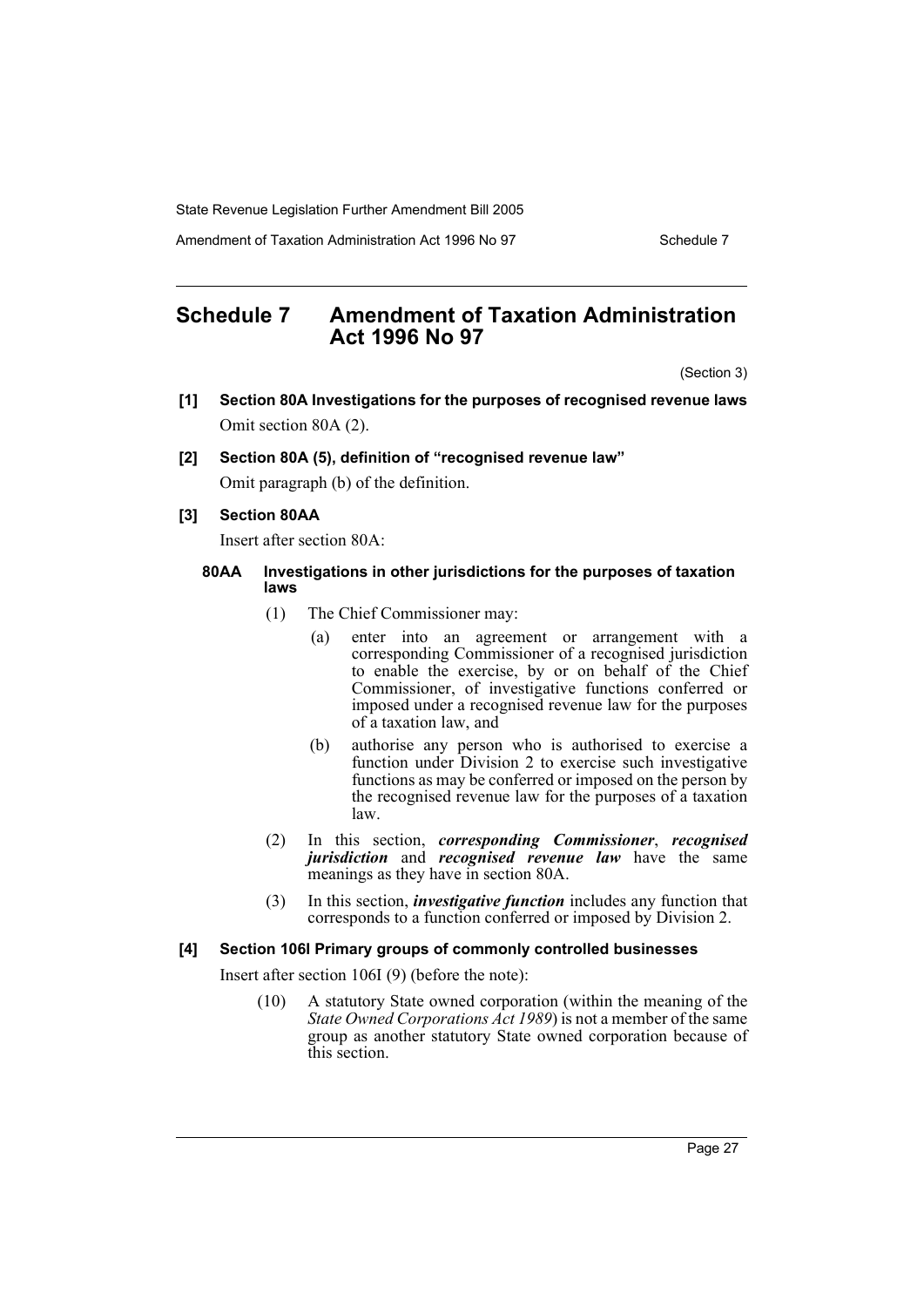Schedule 7 Amendment of Taxation Administration Act 1996 No 97

### **[5] Schedule 1 Savings, transitional and other provisions**

Insert at the end of clause 1 (1):

*State Revenue Legislation Further Amendment Act 2005*